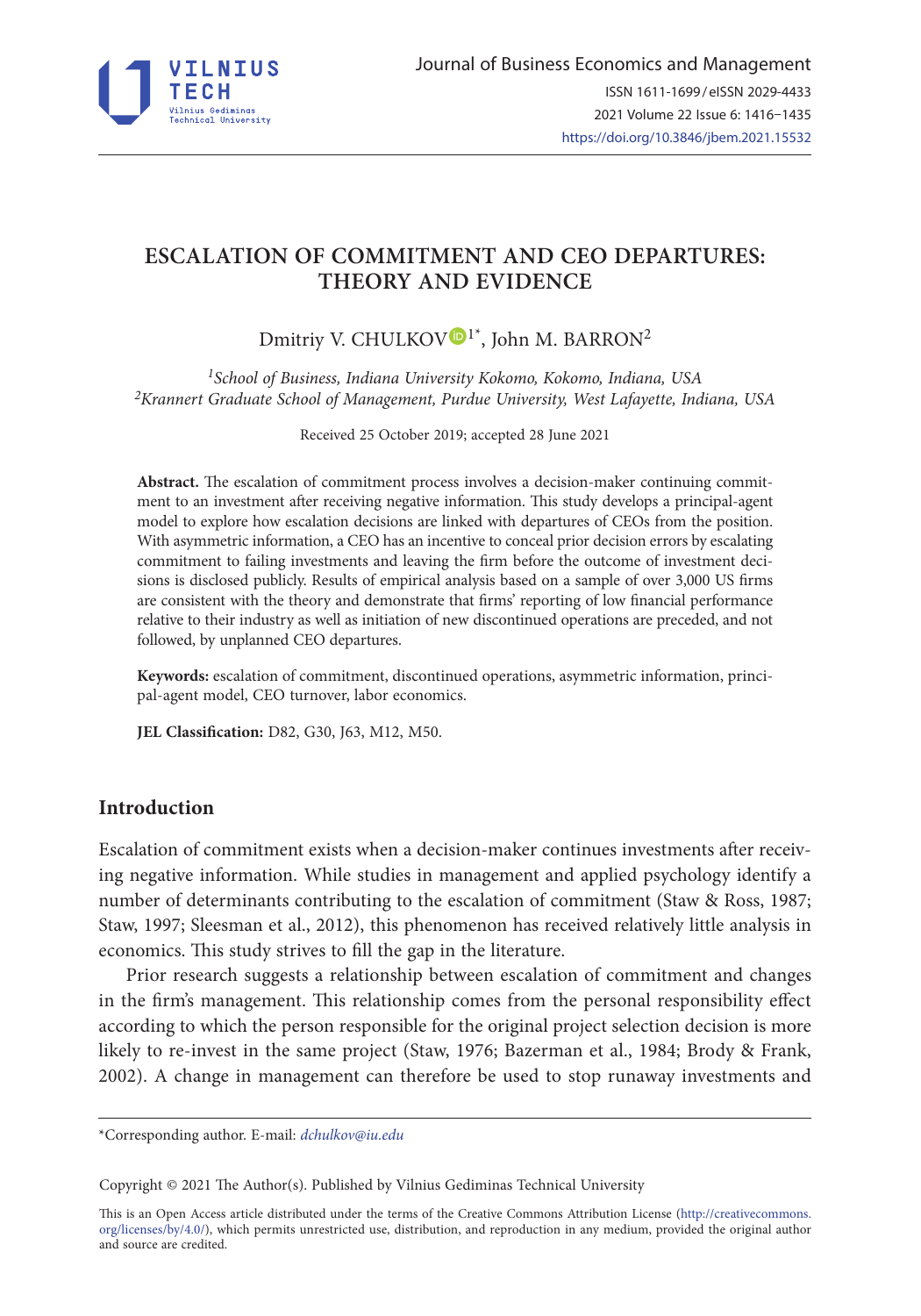de-escalate excessive commitment when new decision makers have no personal responsibility for the original decisions (Ross & Staw, 1993; Staw et al., 1997; Keil & Robey, 1999; Kalmanovich-Cohen et al., 2018; Chulkov & Barron, 2019).

Research on the turnover of chief executive officers (CEOs) typically discusses the link between weak financial measures of firm performance and the subsequent departure of the CEO from the firm (Murphy & Zimmerman, 1993; Jenter & Kanaan, 2015; Gao et al., 2017). A general view in this literature is that departures of CEOs from the firm result from underperformance by the firm in the period leading to the departure. One theoretical basis for such a link is a disconnect between the requirements of the position and the ability of the CEO that may become apparent over time (Hermalin & Weisbach, 2012; Anderson et al., 2018). As the ability of the CEOs is put in question by poor performance, their departure from the firm becomes more likely.

Escalation of commitment provides an alternative rationale for CEO departures from the firm. In this study, a principal-agent model of escalation behavior with asymmetric information is constructed such that a top executive acting as an agent is responsible for selecting a firm's investment portfolio and discovers the outcome of the firm's investments before it is publicly revealed. If the executive leaves the firm before the investment's outcome is made public, this helps mitigate damage to the executive's reputation.

This study provides several contributions to the economic literature on escalation and de-escalation of commitment, as well as the literature on CEO turnover. First, it links the incentive for escalation of commitment with the departure of the CEO from the firm in an economic model of asymmetric information. The theoretical model also implies that departures of CEOs from the firm are associated with subsequent de-escalation of commitment to failing investments. Second, escalation theory helps distinguish between different types of CEO departures from the firm. Not all such departures are similar in their motivation and impact on the firm. The incentive to escalate a failing project under asymmetric information contributes to an unplanned departure of a top executive in an attempt to protect reputation. In contrast, CEO departures that occur in a planned succession process are not likely to be associated with escalation of commitment. Third, the escalation theory provides new insights on the timing of the CEO departures' impact on the firm. Prior studies (e.g. Murphy & Zimmerman, 1993; Jenter & Kanaan, 2015) focused on explaining CEO departures from the firm based on underperformance by the firm prior to the CEO departure. In the presence of escalation of commitment, negative changes at the firm are observed not before the CEO departures, but after these, as the new leadership attempts to address escalated investments that may have been concealed by the departing executives. Furthermore, some failing investments escalated by an executive may be discovered by others while the executive is still employed at the original firm. When escalation of commitment is discovered, this may lead to a firing of the executive and resulting de-escalation actions. The observed impact of de-escalation of commitment is therefore expected not before, but after, unplanned CEO departures in a resignation or firing.

The paper examines the implications of the escalation theory for CEO departures empirically using a data set of over 3,000 U.S. firms covering the period from 1992 to 2018. The impact of escalation of commitment is revealed in de-escalation actions that follow CEO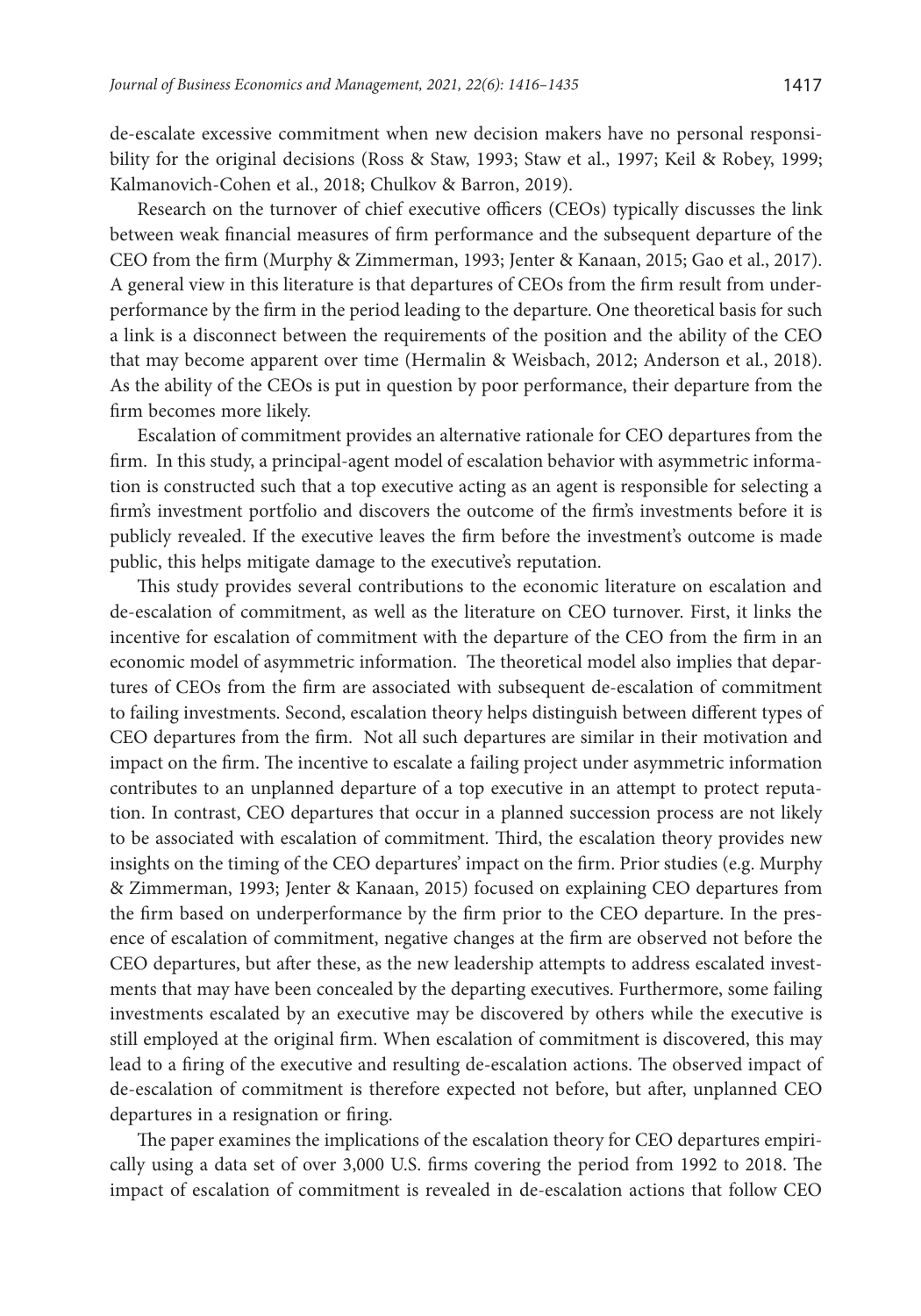departures (Staw et al., 1997; Chulkov & Barron, 2019). The empirical results demonstrate that significant economic changes at the firm are observed on financial statements published after the departure of a CEO. These changes include lower return on assets relative to firms in the same industry and initiation of new discontinued operations that are consistent with deescalation activities at the firm. Furthermore, the results indicate no significant link between CEO departures and economic changes at the firm for cases of departure due to planned succession or illness. Significant impact is observed only for unplanned CEO departures, consistent with the predictions of the theoretical model. Empirical analyses of large data samples focusing on escalation of commitment are rare, as most evidence on escalation comes from cases and experimental studies that examine dozens and not thousands of firms. Providing empirical evidence consistent with escalation and de-escalation of commitment contributes to the understanding of its impact.

The discussion proceeds as follows. Section 1 outlines the existing studies on escalation of commitment in the economic, managerial, and organizational literature. Section 2 develops a principal-agent model that links escalation of commitment with managerial turnover. Section 3 presents the hypotheses that follow from the theoretical analysis and outlines the empirical results. Section 4 discusses the implications of this study and is followed by the conclusion.

### **1. Literature review**

Starting with the influential work of Staw (1976) that demonstrated the propensity of executives to commit resources to a failing course of action, researchers identified a number of factors linked to escalation of commitment. There are two related but separate strands of literature. Economic studies of escalation strive to identify rational explanations for continuing an investment after negative information has been received about it (Kanodia et al., 1989; Berg et al., 2009). In contrast, management and applied psychology literature typically views escalation as a deviation from good decision-making practice – an irrational process that is not in the interest of the firm (Staw & Ross, 1987; Sleesman et al., 2012).

While economic research focusing on escalation of commitment is comparatively scarce, a major approach to explaining this phenomenon in economics is based on the principalagent model. Briefly, a decision that is not optimal for the firm may still be optimal for the manager when there is asymmetric information (Montecinos-Pearce et al., 2020). Suppose that a manager selects investments for the principal of the firm and then the manager discovers a project's failure before the principal may observe it. Then, the termination of the project by the manager serves as a signal that the manager's initial selection was not correct and thus damages the manager's reputation. Such reputation concerns were first discussed by Kanodia et al. (1989). Berg et al. (2009) conduct an experiment that demonstrates how asymmetric information between the principal and the agent may lead to escalation of commitment.

Research on escalation of commitment is much more common in management and applied psychology. The majority of these studies focus on the irrational aspect of escalation. In three prominent summaries of this literature, Staw and Ross (1987), Staw (1997), as well as Sleesman et al. (2012) create a classification of the major types of escalation determinants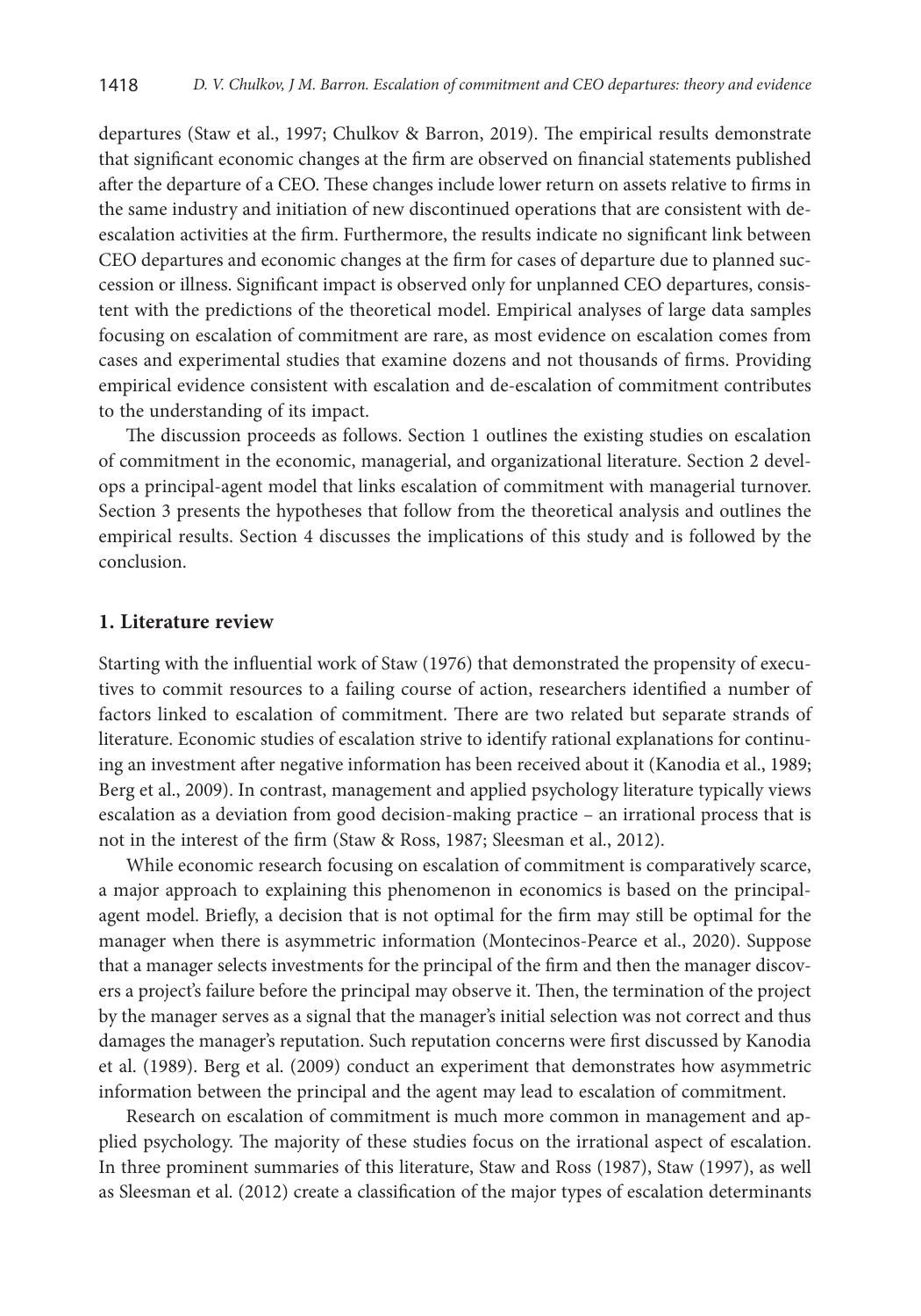including psychological, social, and organizational or structural. The major psychological theory relevant for explaining escalation is self-justification. According to the self-justification theory (Staw, 1976; Brockner, 1992), decision makers rationalize their prior actions. As the result, they do not recognize prior mistakes and continue commitment to a course of action even after receiving negative information. A related idea is the personal responsibility effect which was shown to contribute to escalation of commitment as long as the original decision was later re-evaluated by the same decision maker (Staw, 1976; Brody & Frank, 2002). More recently, Schulz-Hardt et al. (2009) demonstrate that the responsibility effect may be driven by the preferences of decision makers, while Schultze and Schulz-Hardt (2021) question the usefulness of responsibility reassignment as an effective intervention against escalating commitment based on experimental results. Psychological research on escalation behavior continues to explore new directions including the impact of such factors as emotions of fear and hope (Huang et al., 2019) and growth mindset (Lee et al., 2021).

Social determinants of escalation focus on an individual's interaction with others. Experiments indicate that decision makers invest more in a project and are more committed to it when others are also committed (Bazerman et al., 1984). They use modeling as they follow the behavior of others (Brockner, 1992). Organizational and structural factors contributing to escalation behavior include organizational inertia (Ross & Staw, 1993). Due to organizational structure and breakdowns in communications, even when the organization recognizes the need for a different course of action, there is a lag before such a change may occur.

As the various escalation determinants were discovered by this expanding literature, other research focused on de-escalation and explored how firms reverse their course of action (Ohlert & Weißenberger, 2020). De-escalation studies present factors that help reverse escalation of commitment including changes in leadership (Staw et al., 1997), separating the managers responsible for the investment and continuation decisions (Keil & Robey, 1999), and evaluating managers based on their decision process and not on the ultimate results (Simonson & Staw, 1992).

Much of the evidence on escalation and de-escalation of commitment comes from case studies and surveys. Staw et al. (1997) and Chulkov and Barron (2019) present two empirical studies that demonstrate how changes in the firm's management work as a de-escalation strategy. The following sections extend the economic literature on escalation with a principalagent model that specifically examines the role of executives' departures from the firm in creating the incentive to escalate commitment to an investment as well as the corresponding empirical evidence.

### **2. A Model of Escalation and Executive's Departures from the Firm**

The theoretical model developed below focuses on the dilemma of top executives charged with matching their firm's portfolio of projects to the state of the world. The emphasis of the subsequent discussion and empirical test is on CEOs; however the model may apply to any top executive in this role.

In order to explore the economic incentives linking escalation of commitment with departure from the firm, the model adopts the simple setting of Kanodia et al. (1989), assuming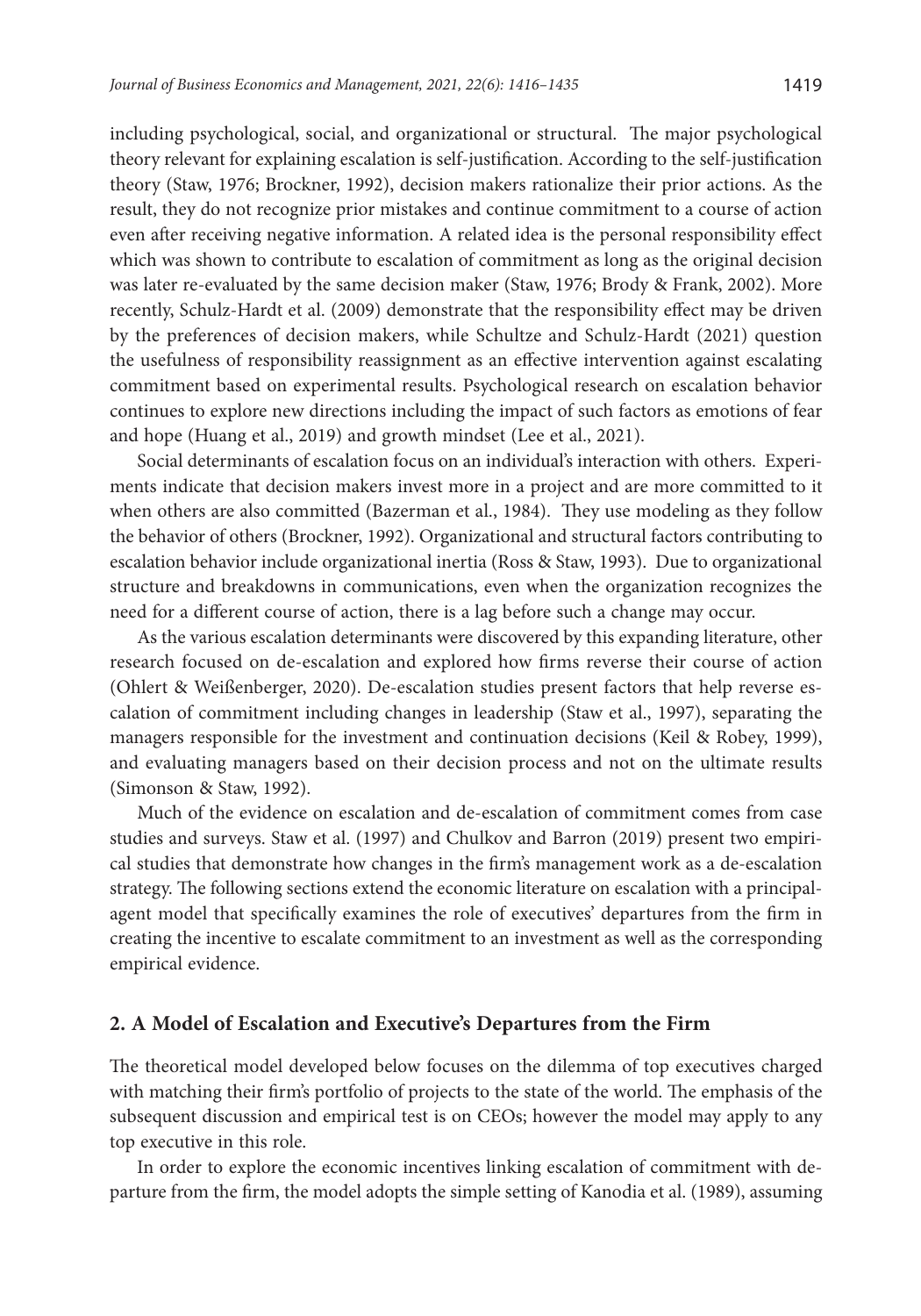that there are two types of executives – "smart" and "dumb". Smart executives are assumed to obtain a more informative signal for the project-selection decision that they face and therefore make better investment decisions. Neither the firm nor the executive know the executive's type at the outset. Both firms and executives are risk-neutral. Bayesian updating based on the observed events is used to determine an executive's probability of being smart, which may be viewed as the executive's reputation. Table 1 summarizes the timeline of events that is developed more fully below.

| Period of<br>the Model | Summary of Events                                                                                                                                                                                                                                                                                                                                                                                                                                 |  |  |  |
|------------------------|---------------------------------------------------------------------------------------------------------------------------------------------------------------------------------------------------------------------------------------------------------------------------------------------------------------------------------------------------------------------------------------------------------------------------------------------------|--|--|--|
| Period 1               | At the start of the period, the executive receives an imperfect signal concerning the<br>state of world; the signal quality depends on executive's type. The executive makes<br>investment decision based on the signal received.<br>The executive's compensation is based on the perceived ability of the executive.                                                                                                                             |  |  |  |
| Period 2               | At the start of the period, the executive obtains private information regarding the<br>true state of world; the executive makes the decision to continue or terminate the<br>investment.<br>The executive's compensation is based on the perceived ability of the executive.<br>At the end of the period, the executive makes the departure decision by comparing<br>the anticipated wage at the original firm with wage offers from other firms. |  |  |  |
| Period 3               | At the start of the period, the outcome of the investment is publicly revealed,<br>including whether the project matched the state of the world.<br>For executives who departed, compensation is based on the updated ability of the<br>departing executive.<br>For executives who remain, compensation is adjusted based on project outcome, and<br>in particular if escalation has occurred.                                                    |  |  |  |

# **2.1. Project selection decision in Period 1**

Consider the choice between two projects – *A* and  $B$  – by a top executive at the start of period 1. Success or failure of the chosen project depends in part on the subsequent state of the world. The state of the world can take on one of two values, *a* or *b*, and either state is equally likely to occur. If project *A* is chosen and state of the world *a* is subsequently realized, then the project matches the state of the world. In order to focus on the executive's problem of matching projects to the state of the world, it is assumed that the two states are equally likely, and that projects *A* and *B* have identical positive returns  $x_H > 0$  when successfully matched to the state of the world and identical negative returns  $x_L = -x_H$  when not successfully matched.

For a "dumb" executive, it is assumed that the project selection can be viewed as random, such that the project chosen is equally likely to match or not match the state of the world. In contrast, a "smart" executive is more likely to select the project correctly. That is,  $1 > Pr(M|S) > Pr(M|D) = 1/2$ , where  $Pr(M|S)$  and  $Pr(M|D)$  denote the probability that a project is correctly matched to the state of the world (*M*) for a smart executive (*S*) and for a dumb executive (*D*), respectively. The initial ability of an executive is not known by either the firm or the executive. In particular, the initial likelihood the executive is smart as of the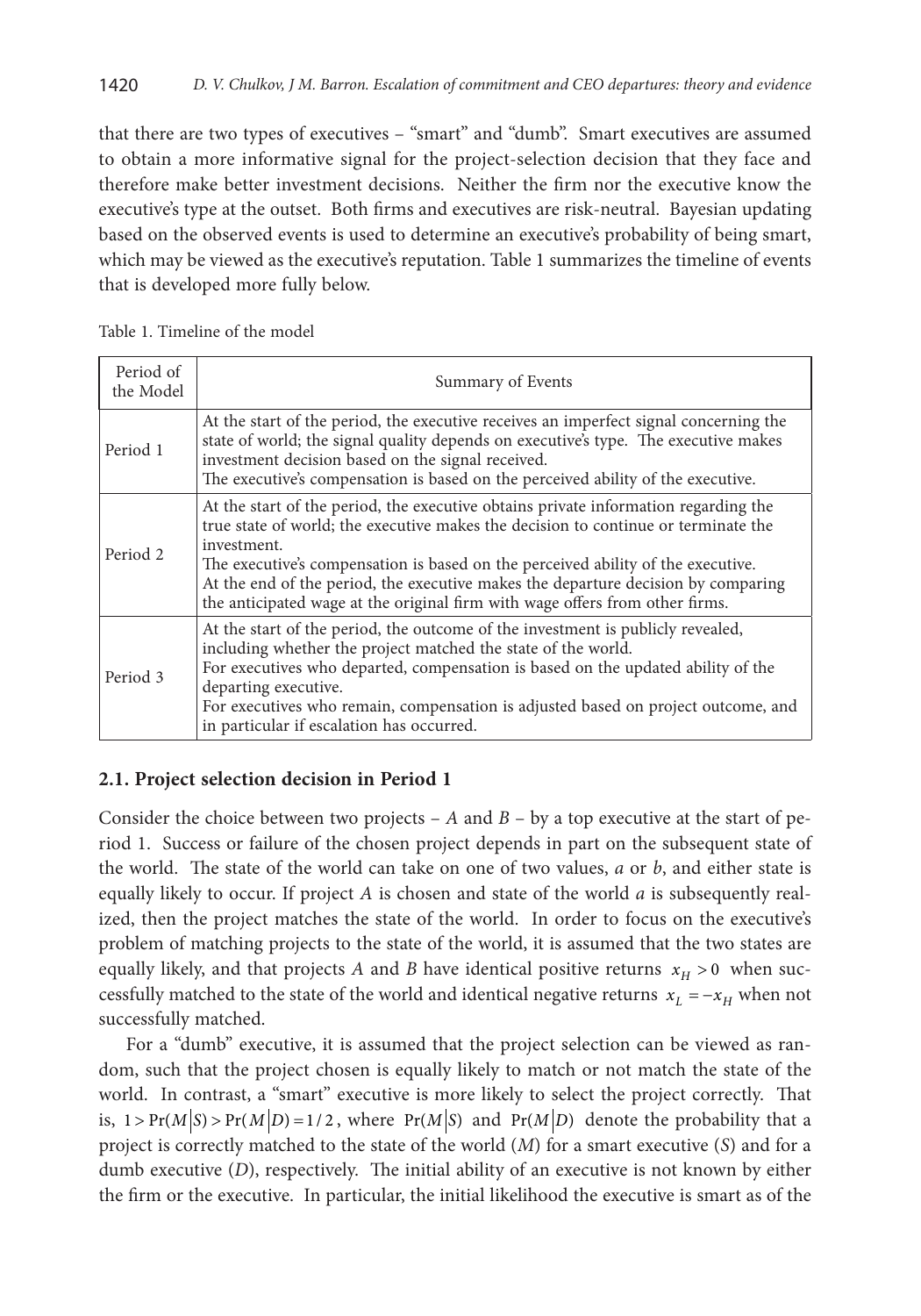start of period 1 is denoted by *q*1. Because smart executives are more likely to make project decisions that enhance the expected value of the firm, the updated likelihood the executive is smart at the start of period  $t$ ,  $q_t$ , will influence wage offers made to the executive by firms.

Now consider departures of executives from the firm that can occur at the end of period 2 and their impact on the executives' reputation. To formalize an executive's departure decision in a simple fashion, suppose that the executive learns during the period of a non-pecuniary reward *z* that will be experienced in the subsequent period if he or she remains with the current employer. The executive will depart if the expected value of remaining at the firm given the realized value of  $z$  is below the expected value of leaving the firm. Let  $z$  be drawn from a zero-mean distribution  $F(z)$ . Thus, there is some underlying rate of executive departures at the end of the period. This may encompass a variety of exogenous factors including departures due to personal circumstances or illness. This simple view of turnover is adopted to focus on the incentives for escalation behavior, and follows Lippman and McCall (1981) in assuming that the value of the employee-firm match is linked to the revelation of a nonpecuniary attribute to the employee's return from continued employment.

### **2.2. Project continuation decision in Period 2**

An executive acting as an agent is likely to discover the appropriateness of a project before the principal of the firm. It is assumed that the executive learns whether the investment matched the state of the world at the start of period 2 which is before this information is publicly revealed to others. The information asymmetry makes the executive better informed than the principal of the firm or alternative employers at this time. If the executive learns that the project matches the state of the world, the expected return to continuing the project to completion is sufficiently high so that the executive would choose to continue the project. The probability of a successful match is denoted by:

$$
p = q_1 \Pr(M|S) + (1 - q_1) \Pr(M|D).
$$

From the point of view of the firm, a project that does not match the state of the world should be terminated in period 2, with the associated assets reallocated to more profitable uses. However, the executive has the option of continuing a project into period 3 even if the project does not match the state of the world. Such continuation is by definition an instance of escalation of commitment and is not in the best interest of the firm. It is assumed that there is a direct non-recoverable cost to the firm of postponing project termination and that the firm is able to impose it on the executive if the executive remains with the firm.

#### **2.3. Bayesian updating of reputation in Period 2**

Consider how the firm may use Bayesian updating to determine the probability the executive is of the smart type based on the observable information at various points. This probability reflects the executive's reputation. At the start of period 2, the firm updates its perception of the executive's ability  $q_2$  based on whether the selected project was continued. Assume that the fraction *a* of projects that are discovered by executives in period 2 to be mismatched to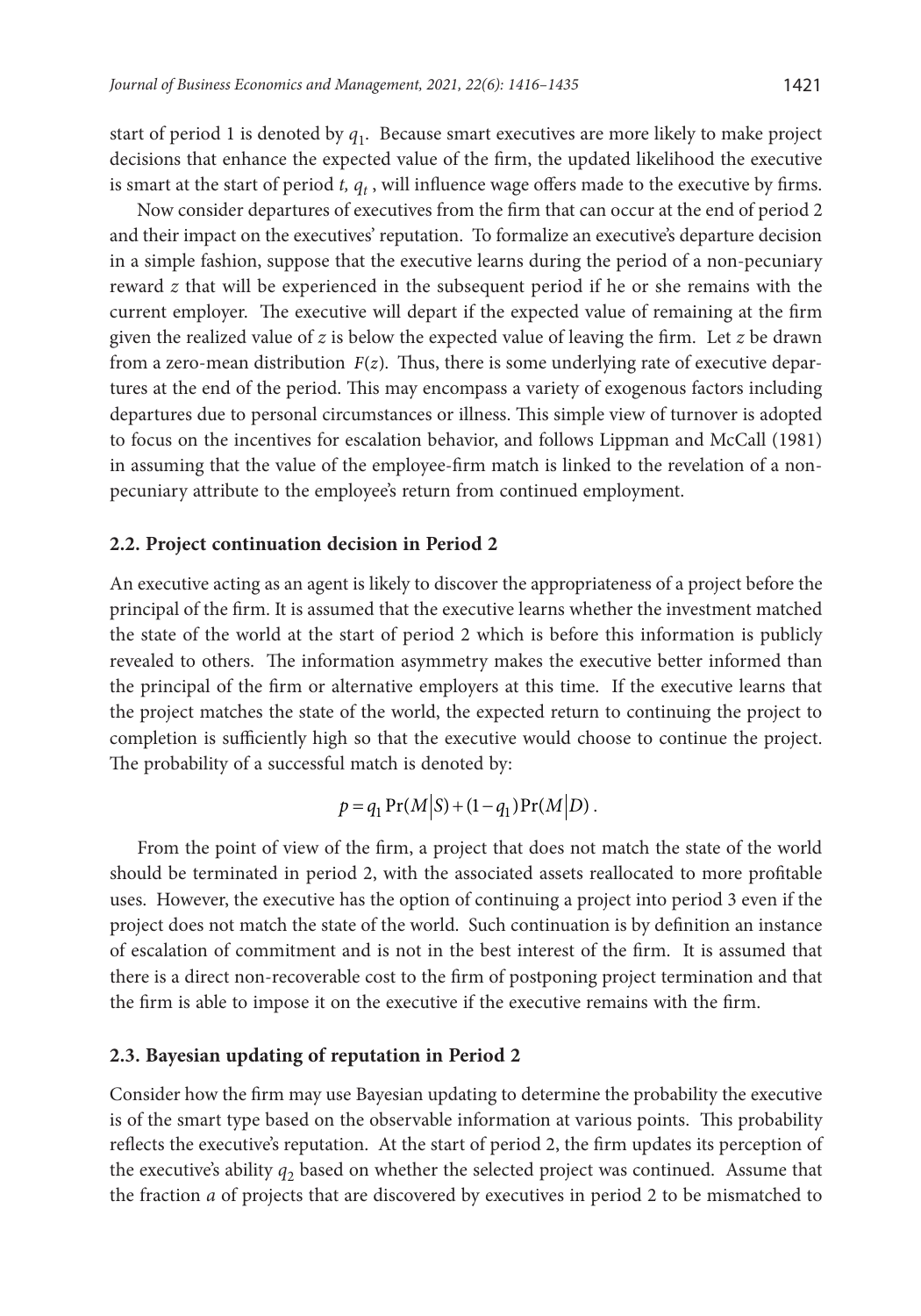the state of the world are nevertheless continued, making the parameter *a* an indicator of the extent to which escalation of commitment occurs. If the executive continues (*C*) the project, then period 2's updated probability that the executive is smart is given by expression (1).

$$
q_2^C = \frac{q_1 \left( \Pr(M|S) + (1 - \Pr(M|S))a \right)}{q_1 \left( \Pr(M|S) + (1 - \Pr(M|S))a \right) + (1 - q_1) \left( \Pr(M|D) + (1 - \Pr(M|D))a \right)}.
$$
(1)

On the other hand, when an executive terminates (*T*) the project that is discovered to not match the state of the world, the firm's perception the executive is smart is given by (2).

$$
q_2^T = \frac{q_1 (1 - \Pr(M|S))(1 - a)}{q_1 (1 - \Pr(M|S))(1 - a) + (1 - q_1)(1 - \Pr(M|D))(1 - a)}.
$$
\n(2)

If escalation is not chosen in all cases  $(a < 1)$  then it follows that  $q_2^C > q_1$  and  $q_2^T < q_1$ . Therefore, executives who escalate commitment to a project that has not matched the state of the world can temporarily enhance both their reputation and their wage. This gain comes from being able to pool with executives who have matched the project to the state of the world correctly.

#### **2.4. Link between escalation and departure from the firm**

In the timeline of the model, the firm ultimately discovers whether the project was matched to the state of the world in period 3. At that point, the firm can impose costs on the executive in order to recover the project continuation expenses as well as to discourage future escalation behavior by other executives. Therefore, if an executive continued a project that did not match the state of the world, in period 3 this escalation of commitment and the resulting misallocation of resources becomes public if the executive remains at the firm. The executive's wage will also adjust downward given that the wage incorporates the realization that the prior continuation of the investment project did not reflect a matching of the project with the state of the world. That is, the updated reputation of the escalating executive who remains at the firm  $(R)$  is  $q_3^R = q_2^T < q_2^C$ . Note that these adverse actions by the firm are publicly observable, and so the reputation and the potential wages of an executive who escalated commitment to a mismatched project and stayed at the firm decline not only at the original firm, but also at other firms that may offer employment to the executive.

The executive has the option to depart from the firm at the end of period 2. Note that if the executive departs before escalation is discovered, the executive can avoid costs or penalties resulting from escalation that otherwise would have been imposed by the original firm. It is assumed that external firms may observe with certainty that an executive's matching of the projects was not correct only if there is a direct action – either a termination of the investment project by the executive in period 2, or a penalty such as a reduction in wage for an executive who is still with the original firm in period 3. Therefore, an executive who leaves the original firm can take advantage of higher wages associated with an enhanced reputation at alternative employers who are not privy to full information regarding the executive's prior mismatching of investments to the state of the world.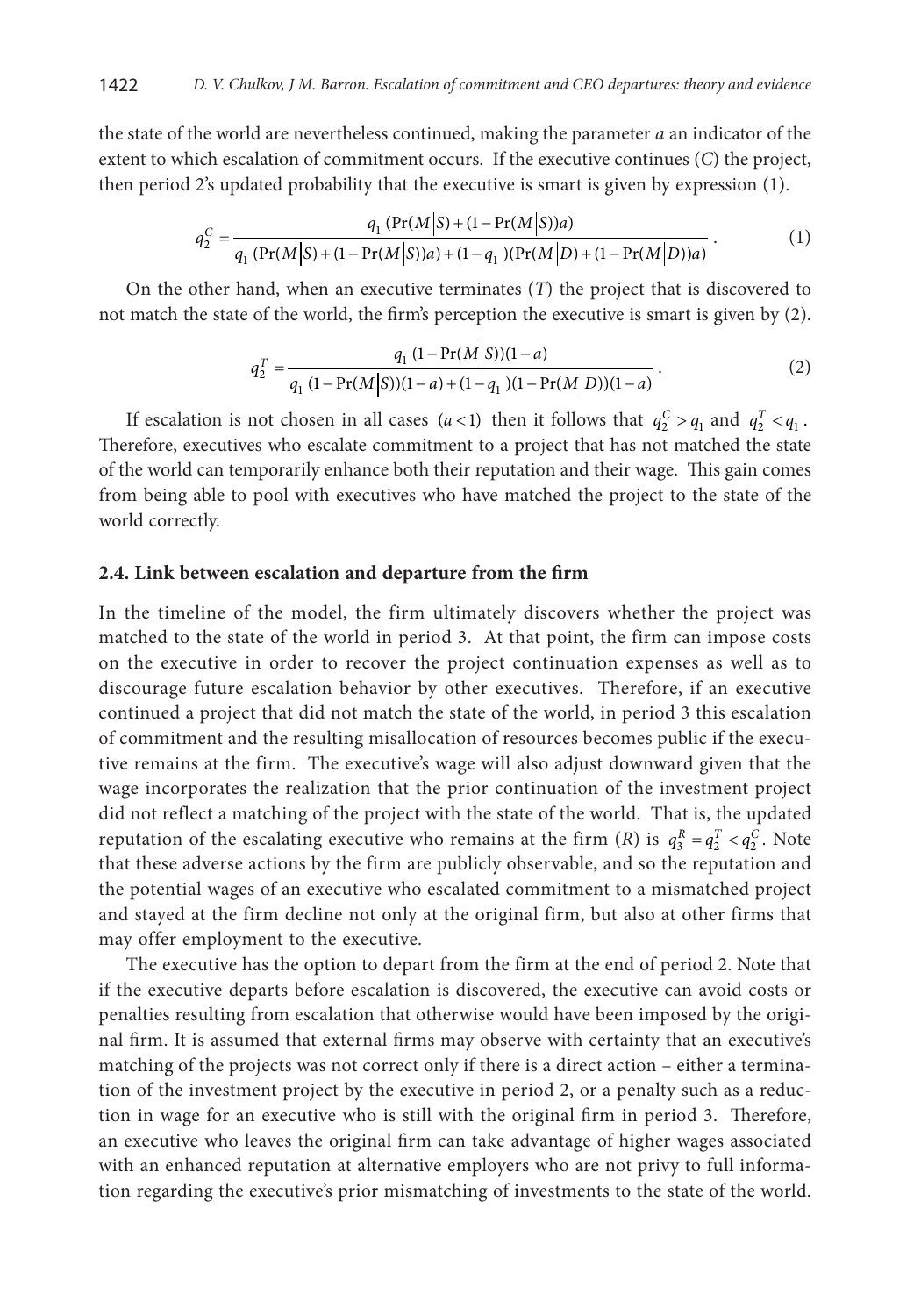This follows from the existence of random turnover in every period due to the realization of non-pecuniary return *z*, such that an executive who leaves the firm due to escalation behavior is pooled with other executives leaving the firm for exogenous reasons.

A key conclusion of this theoretical analysis is that for some executives who learn that their investment choices do not match the state of the world, engaging in escalation of commitment to a failing project can provide a net benefit when it is combined with the option of departure from the firm. The benefit of leaving the firm given the escalation decision has two components. First, departure from the firm reduces the damage to the executive's reputation in period 3 as turnover pools the executive who has mismatched the project to the state of the world with executives who have not. Second, departure allows the executive to escape any penalties for escalation imposed by the firm. Such penalties can reflect reduced bonuses or incentive pay based on reports at the start of period 3 regarding the firm's performance in the prior period. Note also that since executive turnover for exogenous reasons is pooled with departures by executives choosing to avoid the costs of escalation at the original firm, there is an overall negative effect of turnover on reputation for all executives leaving their firms. The highest reputation in the sense of the probability of the executive being the smart type will be achieved by the executives who match their projects correctly to the state of the world and then stay with their original firm.

# **3. Empirical evidence on CEO departures and de-escalation of commitment**

The theoretical analysis above establishes the incentive for executives who learn of an impending failure of the firm's investments they were responsible for to escalate commitment and depart from the firm before the poor performance is publicly revealed. This implies that departures of top executives are expected to occur before the negative economic changes associated with de-escalation of commitment are observed publicly. The analysis below tests this implication of the escalation theory empirically.

### **3.1. Background and hypotheses**

The connection between executive turnover and escalation of commitment has been suggested by a number of empirical and experimental studies that identified the personal responsibility effect (Staw, 1976; Bazerman et al., 1984) in that an executive responsible for the project selection decision is more likely to continue the investment. A departure of such an executive from the decision-making position removes the incentive to escalate commitment (Staw et al., 1997; Keil & Robey, 1999; Kalmanovich-Cohen et al., 2018). The new leadership is free from having personal responsibility for the choices made by departed executives and can adjust the firm's operations in the best interest of the firm. Therefore, CEO departures from the firm can have a negative economic impact on the firm's financial performance as investment decisions are reversed and resources are reallocated to alternative uses.

Empirical studies of CEO turnover by Barron et al. (2011) as well as Chulkov and Barron (2019) demonstrated that CEO departures, especially forced departures and contender successions, are associated with negative changes at the firm including increased likelihood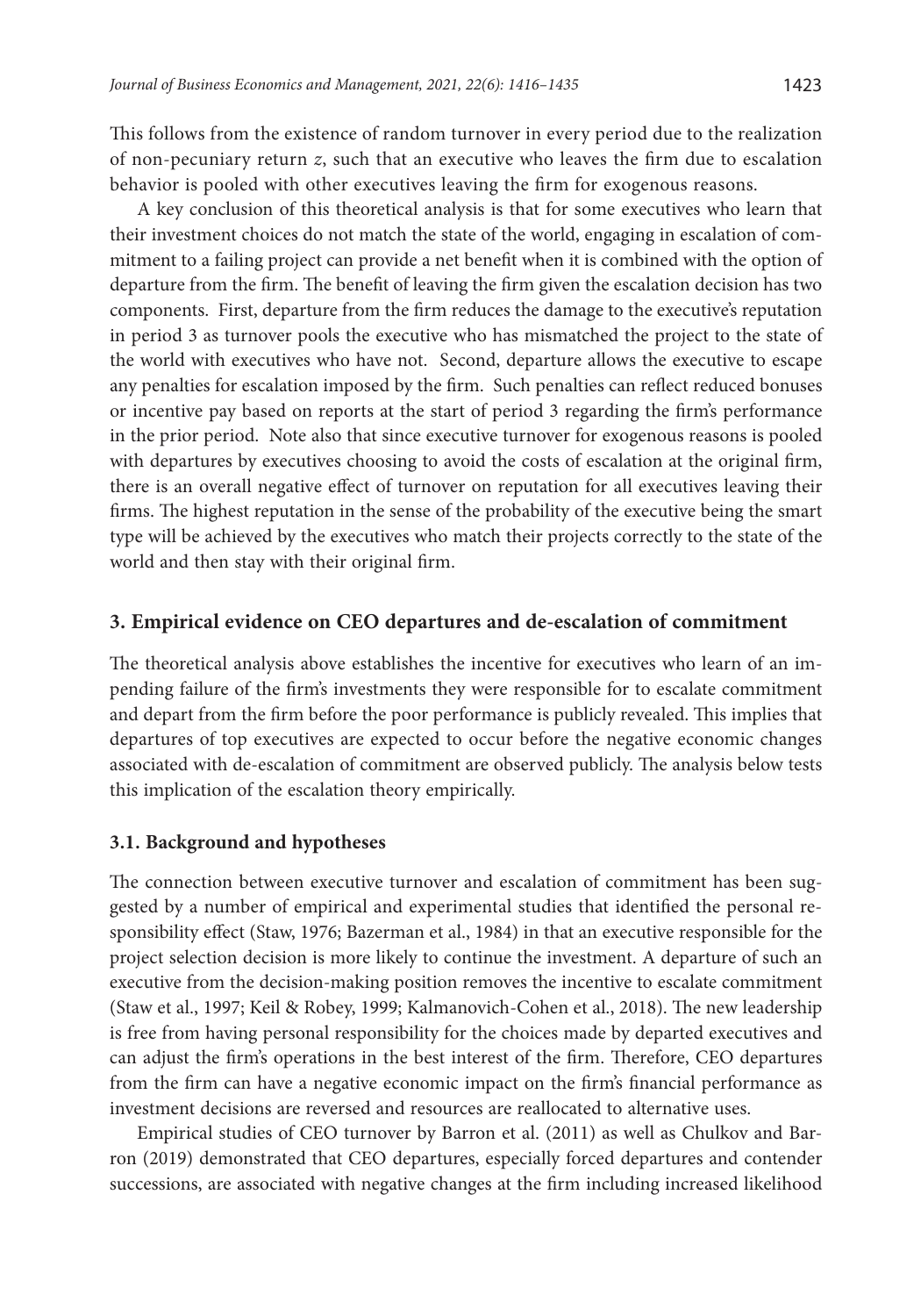of discontinued operation reports at the time when top executives are leaving the firm and underperformance on financial measures such as net income and market value. This study extends the prior research by examining the predictions of the asymmetric information model of escalation behavior.

This theoretical model is novel. Its implications on the timing of events around CEO departures are different from the view of unplanned turnover in prior studies. Such turnover is typically seen as the outcome of reported poor performance by the firm over one-to-two years prior to the CEO departure (Jenter & Kanaan, 2015; Gao et al., 2017). That is, given that annual financial reports for fiscal year *t* are made public at the start of fiscal year *t +* 1, one would expect poor performance in year *t*, confirmed publicly at the start of year *t +* 1, to be linked to CEO turnover in year  $t + 1$ . In other words, under the standard approach to turnover, one would expect poor firm performance in year *t* to be linked to CEO departures during the year after the poor performance, which is year  $t + 1$ . Note that during the sample period, the U.S. SEC annual report filing deadlines required annual performance reports be made public within 60 to 90 days after the end of the fiscal year, which corresponds to the start of fiscal year *t +* 1.

On the other hand, the escalation-of-commitment model postulates that CEOs obtain private asymmetric information on firm performance. In this case, CEOs in year *t* anticipate performance reports for year  $t$  that will be made public at the start of year  $t + 1$ . A CEO who anticipates a poor performance report at the start of year  $t + 1$  has a greater incentive to depart from the firm during year *t*. That is, under the escalation-of-commitment view, one would expect poor firm performance measures in year *t* to be linked to CEO departures in the fiscal year before the performance measure is made public at the start of year *t +* 1, and this link will be observed in year *t*. Hypotheses 1 and 2 provide the expectations for the overall impact of CEO departures on the firm in the presence of asymmetric information.

*Hypothesis 1.* CEO departures from the firm are observed in the fiscal year prior to the public reporting by the firm of adverse financial performance.

*Hypothesis 2.* CEO departures from the firm precede new discontinued operations reported by the firm.

While Hypotheses 1 and 2 provide a general view, the principal-agent model of escalation behavior also suggests a more nuanced link between CEO departures and changes in the firm's performance and operations that helps distinguish between different types of CEO departures. Not all CEO departures from the firm are expected to have the connection with asymmetric information and escalation behavior. In terms of the theoretical model, there is underlying turnover driven by non-pecuniary factors. This includes departures not only due to such factors as illness or death but also departures that reflect planned successions. These are typically not in direct reaction to the realization of poor performance anticipated by the CEO. Furthermore, planned successions typically result in follower CEOs who are less likely to introduce major changes (Shen & Cannella, 2002; Barron et al., 2011).

There are two major types of unplanned CEO departures in which asymmetric information and the resulting anticipatory departure behavior can arise. First, a CEO can escalate commitment to failing investments, and then leave the firm voluntarily before the outcome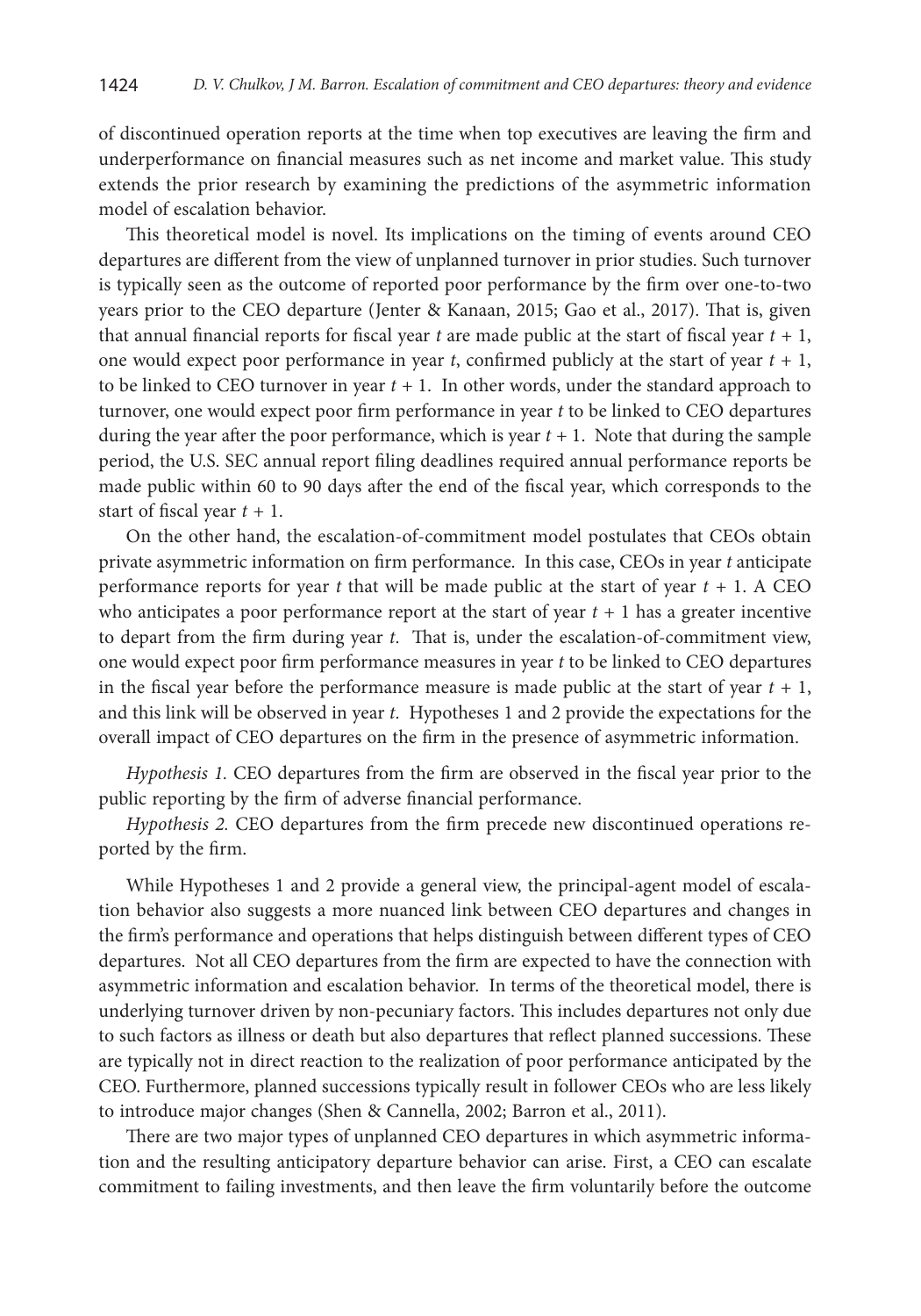is publicly observed. This departure helps escape reputation damage. Second, the failure of investments selected by the executive may be discovered by others at the firm before the executive has the chance to depart. In this case, a forced departure of the CEO may occur in a firing. These unplanned departures, whether voluntary or forced, are expected to be associated with subsequent adverse performance reports by the firm as well as new discontinued operations. Hypotheses 3 and 4 describe the expected impact of unplanned CEO departures in the presence of asymmetric information and the resulting escalation-ofcommitment behavior.

*Hypothesis 3.* Unplanned CEO departures from the firm are observed in the fiscal year prior to the public reporting by the firm of adverse financial performance.

*Hypothesis 4.* Unplanned CEO departures from the firm precede reports of new discontinued operations.

### **3.2. Data and variable selection**

In order to study the proposed connection between escalation behavior and CEO departures empirically, an extensive data set of publicly-traded U.S. firms is used. It is constructed starting with the *ExecuComp* compensation data for the period from 1992 through 2018. These data are merged with the *CompuStat* data set of financial variables. The merged data set contains 3,819 firms and a total of 56,214 firm/year observations. Eleven speculative investment firms that appear in the data set for at least 10 years but never report a positive return on assets are excluded. The data set also excludes observations in which the CEO at the start of the fiscal year is not well-defined; these are cases when there were co-CEOs and cases when the CEO was shared across firms. The data set also excludes firm/year combinations that involve a restructuring of the firm – spinoff, buyout, merger, or bankruptcy – and firm/year combinations that are missing key financial variables such as the size of assets or the rate of return on assets. At this point, the data sample includes 3,757 distinct firms with 50,112 firm/year observations.

In order to identify CEO turnover based on changes in the CEO at a firm from year to year, unique firm identification numbers are introduced to distinguish contiguous time periods. This means that when there is a break in data availability for a particular firm, two separate firm identification numbers are created which results in 4,022 distinct contiguous-period observations. To focus on turnover identification, only firm observations that extend over at least six contiguous years are kept in the sample. This reduces the sample to 3,061 firms and 46,809 distinct firm/year observations.

To identify the year of a CEO departure, the CEO at the start of each year is identified for each firm. This also helps identify the last year an individual served as CEO. This information is used to calculate the tenure of each CEO. For CEOs who occupied the position when the firm enters the sample, information in the *ExecuComp* data set regarding the date when the individual first became the CEO is used to compute the CEO's tenure.

Cases involving the last year the firm is in the sample are excluded as the departure year for the CEO cannot be clearly identified. This results in a sample of 3,061 firms reflecting 43,748 firm/year combinations over the period from 1992 to 2017. For this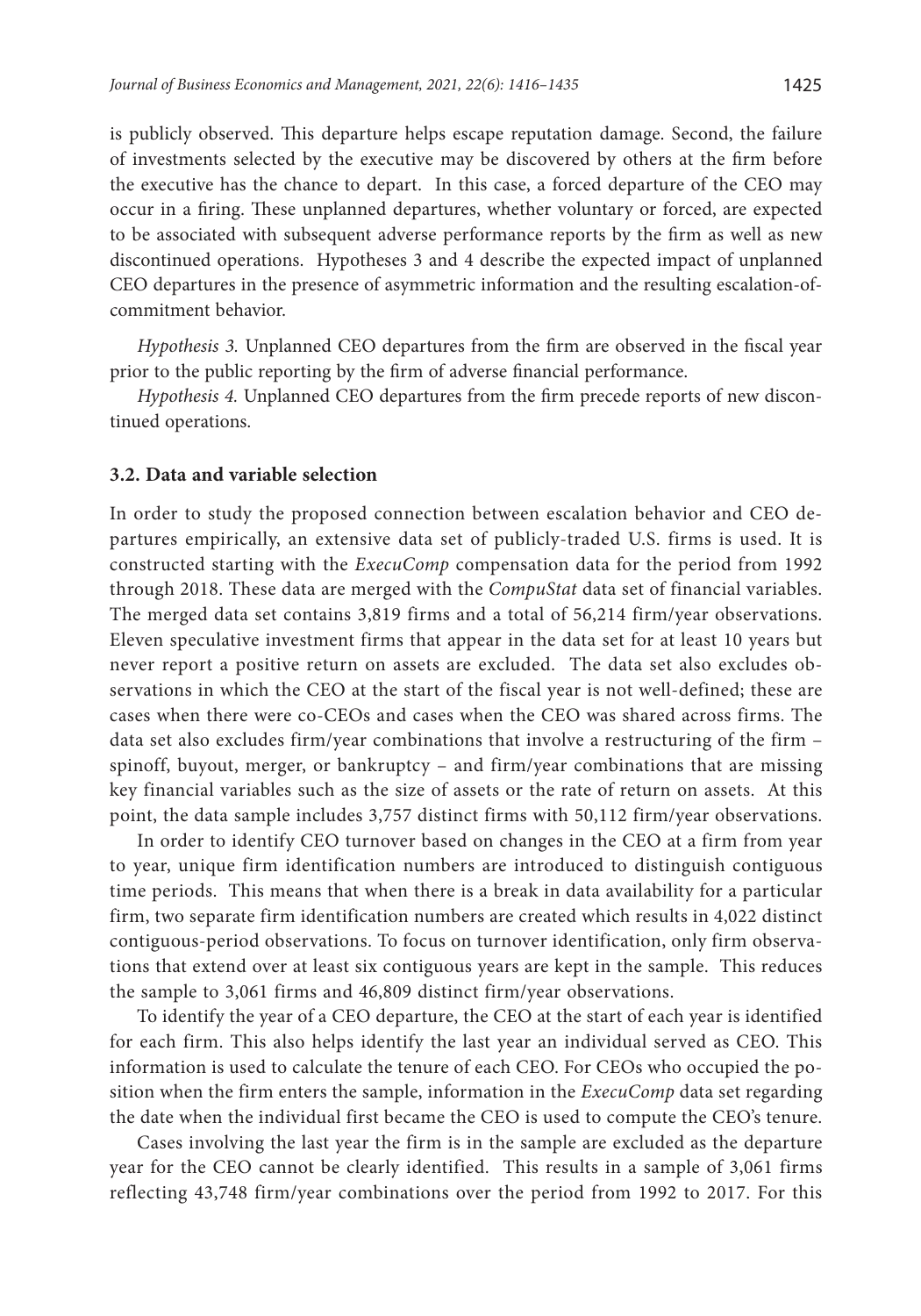sample, the procedure proposed by Parrino (1997) is followed to examine news articles related to CEO turnover in order to verify the timing of such turnover and to confirm the reasons for each CEO departure case. As the empirical analysis includes lagged financial variables, the first year a firm is present in the sample is also dropped, resulting in the final sample size of 3,061 firms and 40,813 observations.

For this sample, six categories of CEO departures are identified. These categories are classified into three broad groups – departures due to exogenous reasons, planned successions, and unplanned departures. The first group includes executives who left their position due to illness or death. This category may be viewed as truly exogenous and therefore can provide a baseline for examining the impact of other departure types. The second group of departures includes two categories – CEOs who have been identified as having retired at the age of 60 or higher and CEOs who have taken on a new position within the firm. These CEOs who change duties typically move to a senior position on the board of directors and maintain their connection with the firm. This second group represents planned succession events. The third group of departures focuses on unplanned turnover that happens outside of a planned succession process. This category includes three types of departures – CEOs who resigned from the firm, CEOs who retired before the age of 60, and those who were fired. Table 2 presents a breakdown of the observed CEO departures in the research sample. Note that interim CEOs are not included in the sample.

|                                        | Number of CEO<br>$departures*$ | Percent of CEO<br>Departures by Reason |
|----------------------------------------|--------------------------------|----------------------------------------|
| All CEO Departures                     | 3,596                          | 100.00%                                |
| 1. CEO Illness or Death                | 127                            | 3.5%                                   |
| 2. Planned Succession Departures Total | 2,015                          | 56.0%                                  |
| CEO Changed Duty                       | 435                            | 12.1%                                  |
| CEO Retired at Age 60 or over          | 1,580                          | 43.9%                                  |
| 3. Unplanned Departures Total          | 1,454                          | 40.4%                                  |
| CEO Resigned                           | 370                            | 10.3%                                  |
| CEO Retired Early                      | 886                            | 24.6%                                  |
| CEO Fired                              | 198                            | 5.5%                                   |

Table 2. CEO departure types in the data sample

*Note*: \* Excludes interim CEOs who had tenure of 2 years or less.

Two independent variables are introduced to identify the timing of financial reporting relative to CEO departures. The first is a dummy variable equal to one if the year of the observation and the associated financial data reflects the last year the CEO was employed. As key financial performance data such as the return on assets and the impact of discontinued operations for the year are not reported until the start of the next fiscal year, this CEO departure year variable indicates that annual performance data have not yet been publicly announced at the time of the CEO departure. That is, it indicates a CEO departure in the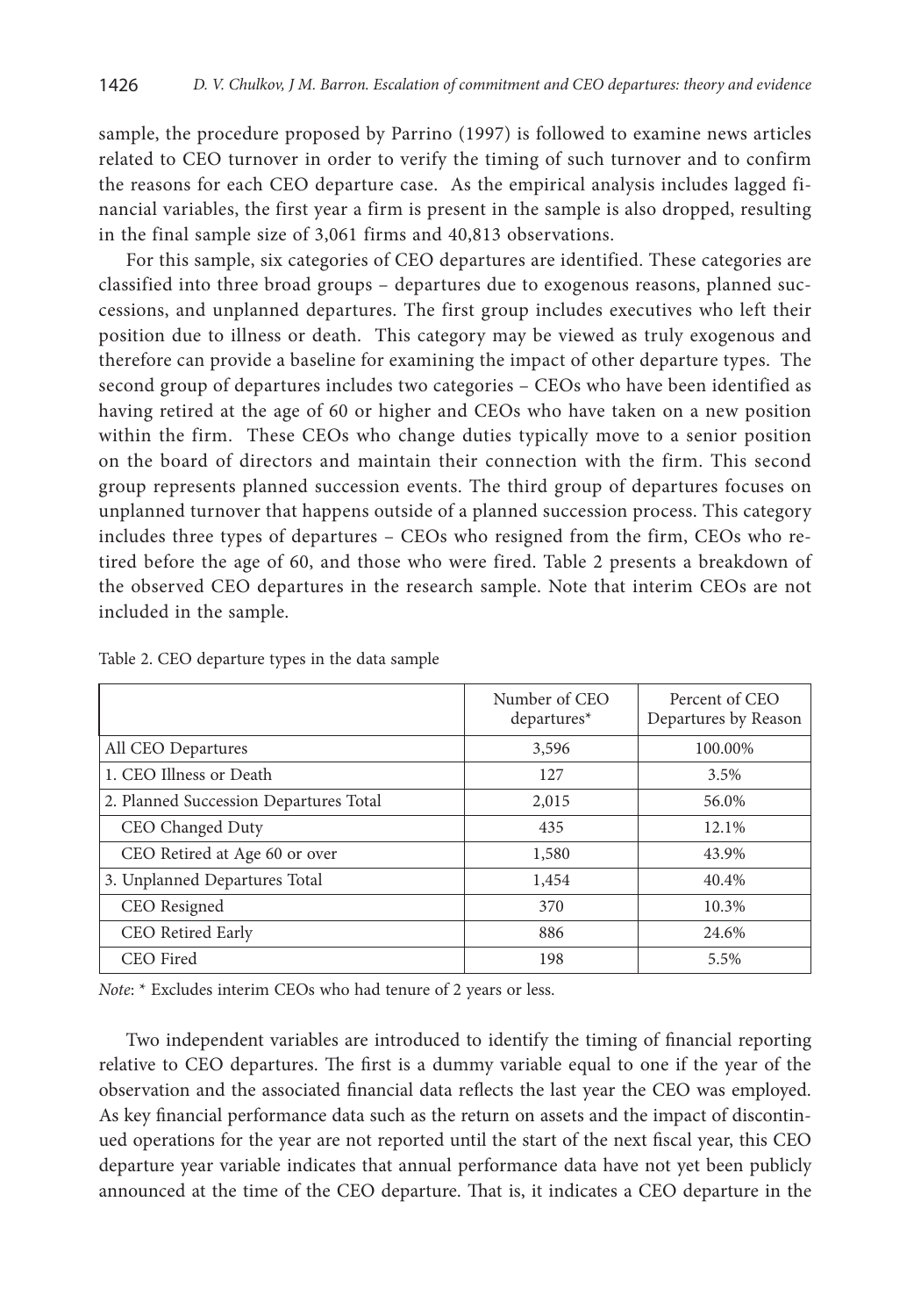year before the reported financial performance data. The second dummy variable equals one if the year of the observation and the associated financial data is prior to the observed CEO departure year. This variable indicates that the CEO departure happens in the year after the reported financial performance data.

Several empirical specifications are utilized with these two separate departure-timing variables. The first dependent variable focuses on firm performance. The analysis follows Jenter and Kanaan (2015) who advocated using a relative measure of the firm's performance compared to the other firms in the same industry in evaluating CEO turnover. To measure relative performance, the difference between a firm's reported annual rate of return on assets and the average rate of return for other firms in the same industry by two-digit NAICS code is calculated. This measure identifies performance as reported by the firm at the end of each fiscal year relative to its industry in the same fiscal year.

The second dependent variable captures new reporting of discontinued operations by the firm. This measure is used consistently with prior studies by Statman and Sepe (1989) and Barron et al. (2011) to capture realignment of a firm's investments. As the reporting of discontinued operations linked to one investment often happens over several annual reports, the first report in each sequence is identified. Thus, the second dependent variable equals one if the firm initiated a new sequence of discontinued operations in the fiscal year. This dependent variable provides a measure of newly reported de-escalation activities.

Over the majority of the sample period starting from 2002, discontinued operations in U.S. accounting standards were defined following the FASB Statement 144. However before 2002, the rules of the Accounting Principles Board (APB) Opinion 30 were followed. Under APB 30, only dispositions of business segments were classified as discontinued operations, with business segments generally defined as a customer class or major business line. One result of this change is that fewer asset disposals qualify as discontinued operations prior to 2002 in the research sample. Other studies (Barua et al., 2010; Kaplan et al., 2020) report similar patterns. Note that this study focuses on first occurrences of discontinued operations in a sequence. Most of the increase in the frequency of discontinued operations arising from the accounting change in 2002 reflects an increase in the number of adjacent years with discounted operation reports. Compared to this increase, the rise in the frequency of new sequences of discontinued operations is of second order. Furthermore, fiscal year control variables are included to capture the impact of annual differences in the overall level of discontinued operations. An unreported robustness test also checks whether the accounting standard change might affect the empirical results by introducing additional variables that interact the CEO departure timing variables with a variable that indicates the years prior to 2002. All empirical results are robust to such an adjustment.

Table 3 presents the summary statistics for the research sample. The empirical analysis includes control variables that capture firm-specific characteristics including log values of the firm's total assets, the ratio of market- to book-value of assets and the ratio of R&D expenditures to book-value of assets, as well as a set of fiscal year dummy variables.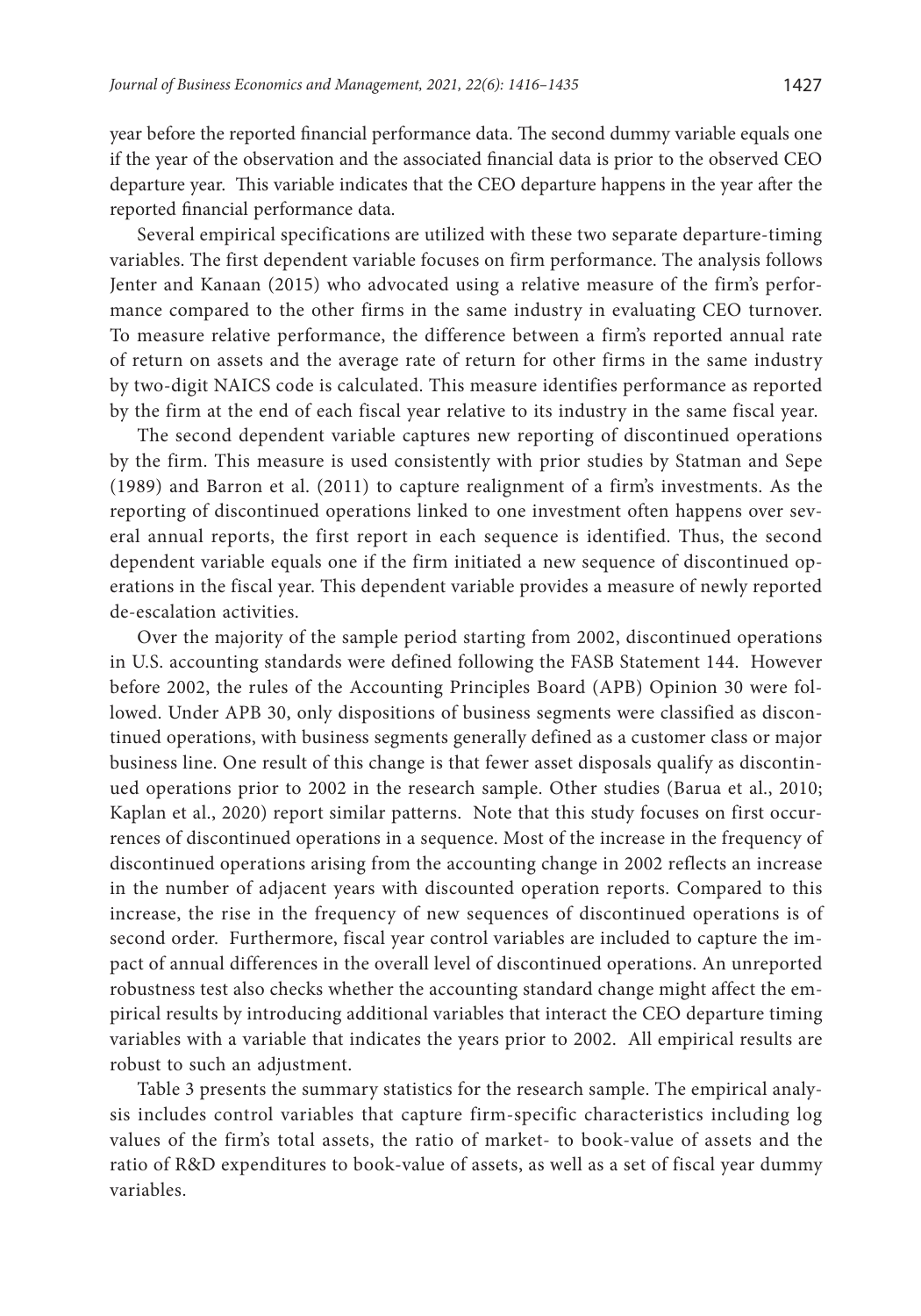| Variable                                                 | Number<br>of Obs. | Mean   | Std. Dev. | Median   | Min      | Max          |
|----------------------------------------------------------|-------------------|--------|-----------|----------|----------|--------------|
| Difference from industry return<br>on assets (Dependent) | 40,813            | 0.011  | 0.155     | 0.011    | $-5.862$ | 10.979       |
| New discontinued operations<br>reported (Dependent)      | 40,813            | 0.058  | 0.233     | $\Omega$ | $\Omega$ | 1            |
| Prior log of book value of total<br>assets               | 40,813            | 7.809  | 1.781     | 7.685    | 1.365    | 15.075       |
| Prior ratio: R&D to book value<br>of assets              | 40,813            | 0.027  | 0.077     | $\Omega$ | $\theta$ | 9.252        |
| Prior ratio: Market to book<br>value of assets           | 40,813            | 1.417  | 2.091     | 0.931    | $\Omega$ | 105.032      |
| CEO departure year *                                     | 40,813            | 0.088  | 0.283     | $\Omega$ | $\Omega$ | $\mathbf{1}$ |
| CEO departure year: illness or<br>death                  | 40,813            | 0.003  | 0.056     | $\Omega$ | $\Omega$ | 1            |
| CEO departure year: planned<br>succession                | 40,813            | 0.049  | 0.217     | $\Omega$ | $\Omega$ | 1            |
| CEO departure year:<br>unplanned succession              | 40,813            | 0.036  | 0.185     | $\Omega$ | $\Omega$ | 1            |
| Fiscal Year                                              | 40,813            | 2005.5 | 6.994     | 2006     | 1993     | 2017         |

Table 3. Summary statistics

*Note*: \* Dummy variables that identify CEO departure in the fiscal year before a given financial report is posted and CEO departure in the year after the date of the financial report have similar statistics.

### **3.3. Empirical results**

Several empirical models are used to examine the relationships between the dependent variables and the timing of CEO departures from the position. The analysis starts by establishing the simple correlations with an OLS regression in model (1). Then a set of control variables and fiscal year dummy variables are added in model (2). Model (3) introduces firm-level fixed effects. This helps abstract from the differences across firms that could be correlated with both the independent variables of CEO departure timing as well as the dependent variables (Chamberlain, 1980). Finally, for the fixed effects specifications, model (4) introduces the separation of CEO departures by type.

The results for the first dependent variable – relative rate of return on assets – are reported in Table 4. Results of model (1) and model (2) indicate that a firm is likely to report significantly lower performance compared to other firms in the same industry when the CEO departs in the fiscal year before the announcement of the annual earnings and the rate of return. This relationship is significant at the 1-percent level. Such underperformance also occurs when the departure of the CEO occurs in the year after the earnings report date, but not to the same degree. After introducing firm-level fixed effects in model (3) to control for differences across firms, the key result is that departures tend to anticipate, not react to, lower performance. This finding is supportive of Hypothesis 1.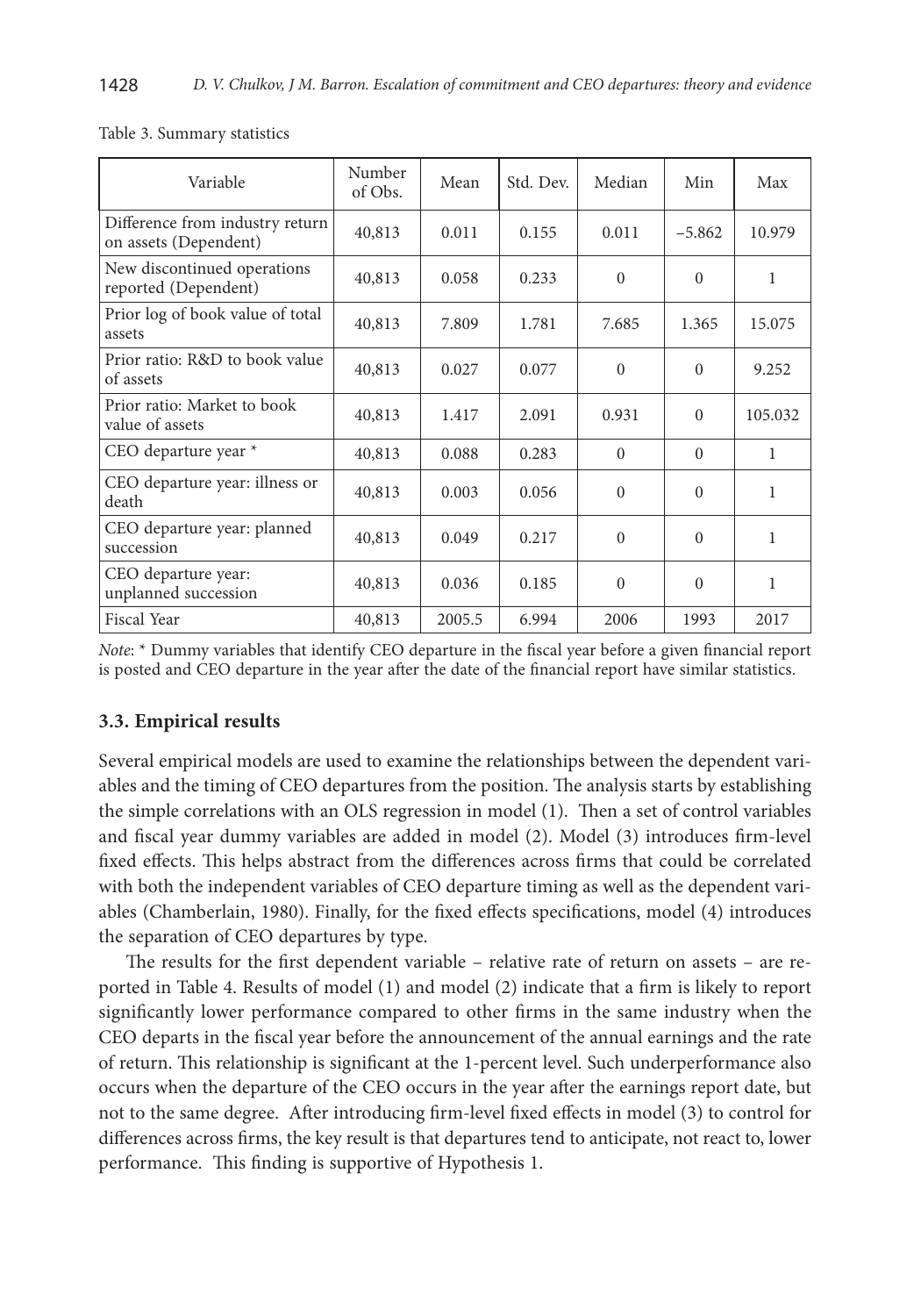|                                                                                   | Model(1)                 | Model(2)                 | Model (3)                 | Model (4)                 |
|-----------------------------------------------------------------------------------|--------------------------|--------------------------|---------------------------|---------------------------|
| Independent variables                                                             | <b>OLS</b>               | <b>OLS</b>               | Fixed<br>effects          | Fixed<br>effects          |
| CEO departure in the year before earnings<br>reporting date                       | $-0.0250**$<br>$(-9.22)$ | $-0.0245**$<br>$(-9.21)$ | $-0.0190**$<br>$(-7.79)$  |                           |
| CEO departure in the year after earnings<br>reporting date                        | $-0.00562*$<br>$(-2.05)$ | $-0.0070**$<br>$(-2.60)$ | $-0.0010$<br>$(-0.40)$    |                           |
| Prior year log of book value of total assets                                      |                          | $0.0030**$<br>(6.82)     | $-0.0221**$<br>$(-14.99)$ | $-0.0218**$<br>$(-14.81)$ |
| Prior year ratio of R&D to book value of<br>assets                                |                          | $-0.301**$<br>$(-28.23)$ | $-0.0531**$<br>$(-3.74)$  | $-0.0522**$<br>$(-3.68)$  |
| Prior year ratio of market to book value of<br>assets                             |                          | $0.0129**$<br>(32.64)    | $0.0080**$<br>(18.27)     | $0.0080**$<br>(18.24)     |
| CEO departure in the year before earnings<br>reporting date: illness or death     |                          |                          |                           | $-0.0033$<br>$(-0.27)$    |
| CEO departure in the year before earnings<br>reporting date: planned succession   |                          |                          |                           | $-0.0034$<br>$(-1.08)$    |
| CEO departure in the year before earnings<br>reporting date: unplanned succession |                          |                          |                           | $-0.0428**$<br>$(-11.32)$ |
| CEO departure in the year after earnings<br>reporting date: illness               |                          |                          |                           | 0.0141<br>(1.10)          |
| CEO departure in the year after earnings<br>reporting date: planned succession    |                          |                          |                           | 0.0022<br>(0.68)          |
| CEO departure in the year after earnings<br>reporting date: unplanned succession  |                          |                          |                           | $-0.0075$<br>$(-1.94)$    |
| Fiscal year control variables                                                     |                          | Included                 | Included                  | Included                  |
| Observations                                                                      | 40,821                   | 40,821                   | 40,821                    | 40,821                    |
| F-statistic                                                                       | 43.21                    | 61.78                    | 38.95                     | 36.42                     |

Table 4. Relative return on assets surrounding departures of CEOs

*Note: t*-statistics in parentheses: \*  $p < .05$ , \*\*  $p < .01$ .

Estimation of model (4) reveals that this relationship between a CEO departure and subsequent lower performance is driven by a single category of CEO departures, and that category is unplanned departures of the CEO in the year before the earnings reporting date. The coefficient for this category is significant at the 1-percent level and no significant relationships are observed for the other types of CEO departures. This evidence supports Hypothesis 3.

The second dependent variable equals one if the firm initiated a new sequence of discontinued operations and so logit models are utilized to examine its relationship with CEO departures. The results for these estimations are presented in Table 5. In addition to a simple logit model (1), the impact of control variables and fiscal year dummy variables is examined in model (2). Model (3) introduces firm-level fixed effects and model (4) examines CEO departures by type.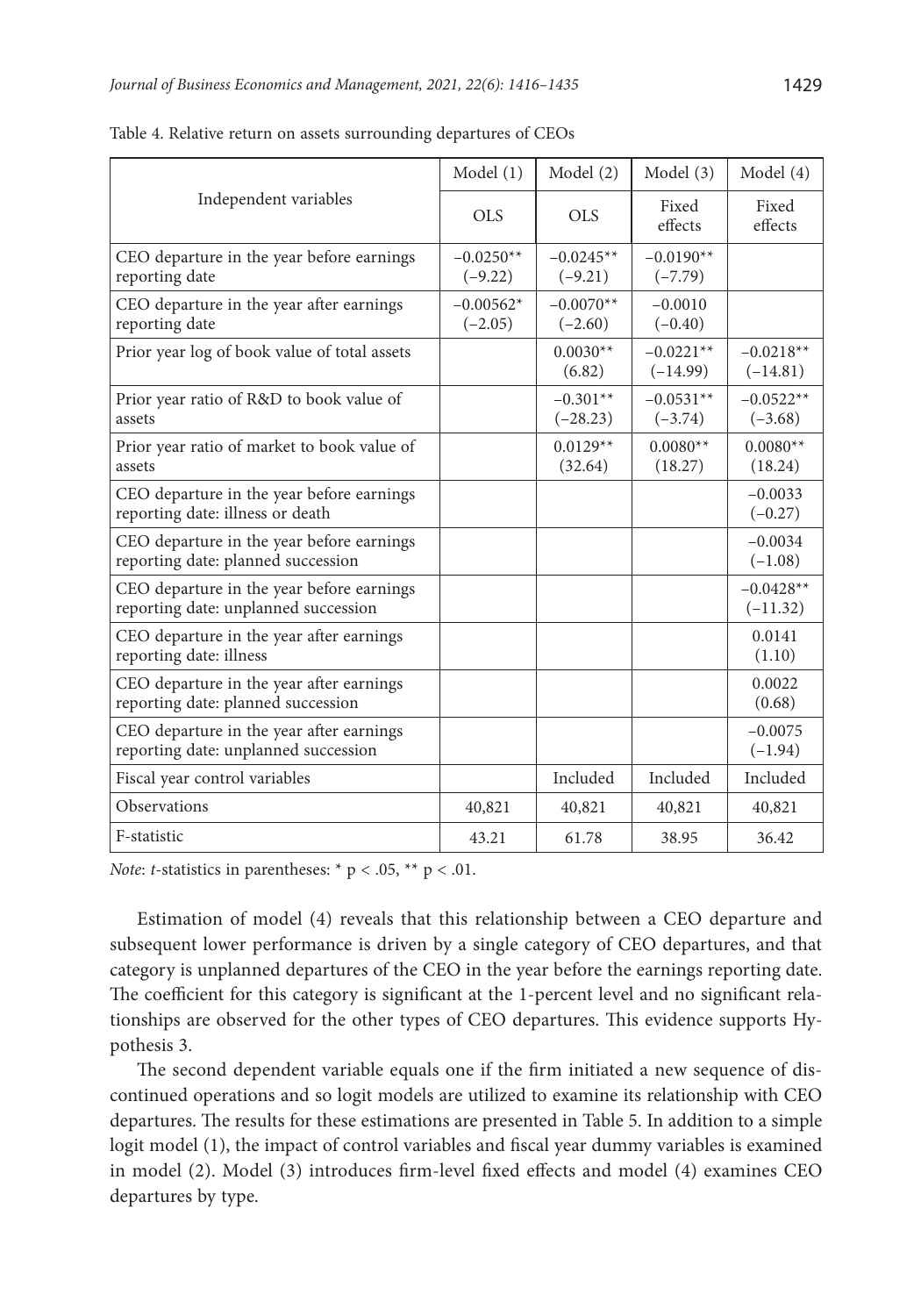|                                                                                   | Model(1)             | Model (2)                | Model (3)                 | Model (4)                 |
|-----------------------------------------------------------------------------------|----------------------|--------------------------|---------------------------|---------------------------|
| Independent variables                                                             | Logit                | Logit                    | Fixed<br>Effects<br>Logit | Fixed<br>Effects<br>Logit |
| CEO departure in the year before earnings<br>reporting date                       | $0.0259**$<br>(7.35) | $0.0244**$<br>(6.94)     | $0.0136*$<br>(2.53)       |                           |
| CEO departure in the year after earnings<br>reporting date                        | $0.00968*$<br>(2.44) | $0.0079*$<br>(1.99)      | 0.0008<br>(0.26)          |                           |
| Prior year log of book value of total assets                                      |                      | $0.0029**$<br>(4.14)     | $0.0186**$<br>(4.52)      | $0.0190**$<br>(4.56)      |
| Prior year ratio of R&D to book value of<br>assets                                |                      | $-0.0162$<br>$(-0.64)$   | $0.132*$<br>(2.41)        | $0.136*$<br>(2.41)        |
| Prior year ratio of market to book value of<br>assets                             |                      | $-0.0127**$<br>$(-9.79)$ | $-0.0096*$<br>$(-2.40)$   | $-0.0099*$<br>$(-2.40)$   |
| CEO departure in the year before earnings<br>reporting date: illness or death     |                      |                          |                           | 0.0057<br>(0.36)          |
| CEO departure in the year before earnings<br>reporting date: planned succession   |                      |                          |                           | 0.0078<br>(1.62)          |
| CEO departure in the year before earnings<br>reporting date: unplanned succession |                      |                          |                           | $0.0228**$<br>(2.58)      |
| CEO departure in the year after earnings<br>reporting date: illness               |                      |                          |                           | $-0.0108$<br>$(-0.56)$    |
| CEO departure in the year after earnings<br>reporting date: planned succession    |                      |                          |                           | $-0.0033$<br>$(-0.72)$    |
| CEO departure in the year after earnings<br>reporting date: unplanned succession  |                      |                          |                           | 0.00732<br>(1.32)         |
| Fiscal year control variables                                                     |                      | Included                 | Included                  | Included                  |
| <b>Observations</b>                                                               | 40,821               | 40,821                   | 23,326                    | 23,326                    |
| Log Likelihood                                                                    | $-8977$              | $-8708$                  | $-5434$                   | $-5430$                   |

| Table 5. New discontinued operation reporting surrounding departures of CEOs |  |  |  |  |  |
|------------------------------------------------------------------------------|--|--|--|--|--|
|------------------------------------------------------------------------------|--|--|--|--|--|

*Note*: *t*-statistics in parentheses:  $* p < .05$ ,  $** p < .01$ .

Logit models (1) and (2) demonstrate that CEO departures are linked to an increase in the likelihood of reporting a new sequence of discontinued operations. Similar to the results for rate of return on assets reported in Table 4, these results are stronger in both coefficient size and significance for CEO departures preceding the financial reports. The relationship is significant at the 1-percent level. Adding fixed-effects in model (3) reveals that the coefficient for new discontinued operations when CEO departure occurs in the year before the financial reporting date is significant at the 5-percent level, but that is not the case for departures in the year after the reporting date. This evidence supports Hypothesis 2. Further, the results for fixed-effects logit model (4) confirm that the relationship between CEO departures and discontinued operations is significant only for the category of unplanned CEO departures in the year before the financial report in which the new sequence of discontinued operations appears. This evidence supports Hypothesis 4.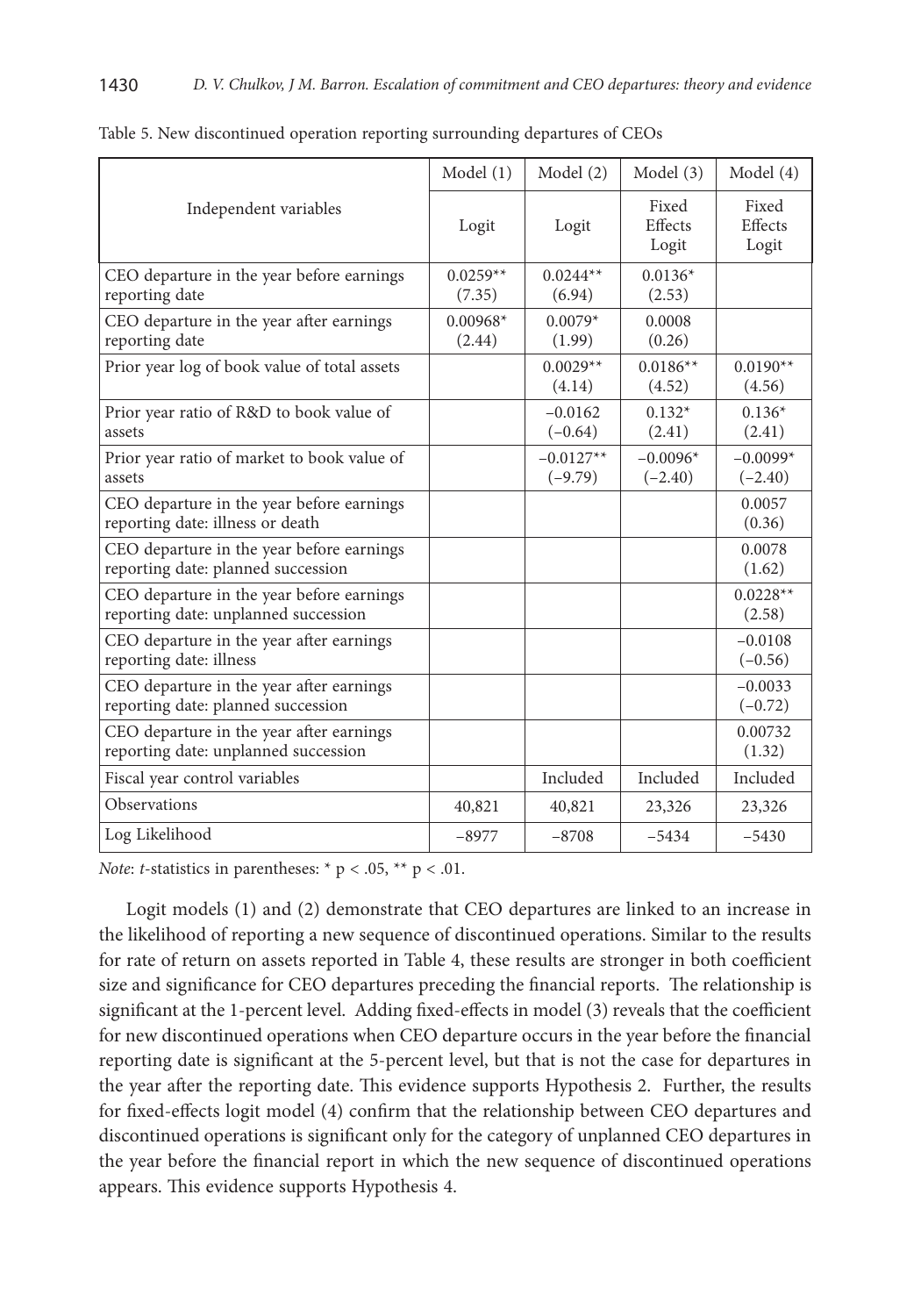Simple two-way t-tests were performed to compare the effect of the key independent variables of CEO turnover timing on both of the dependent variables from Tables 4 and 5. These tests confirm that the relative rate of return is lower and the likelihood of a discontinued operation report is higher and significantly different from the mean when there is CEO departure in the year before the financial reporting date but that such differences are not statistically significant when the CEO departures are observed in the year after the financial reporting date.

### **4. Discussion**

This paper examines the connection between CEO departures from the firm and escalation of commitment. The theoretical model demonstrates that an executive who has learned of an impending failure of an investment has the incentive to escalate commitment to it and attempt to leave the firm before its outcome is revealed publicly. The empirical results reported in Tables 4 and 5 confirm this predicted pattern as only CEO departures that are unplanned and that occur in the fiscal year before a given financial report is published are linked to adverse firm performance and new discontinued operations. These results, based on an exceptionally large data set, complement earlier studies on de-escalation at the time of management change (Kalmanovich-Cohen et al., 2018; Chulkov & Barron, 2019). The focus of this analysis on the timing of financial reports is closer to the work of Staw et al. (1997) on escalation of commitment and write-offs around bank manager departures. In a much larger sample, significant changes in the relative rate of return and discontinued operations are observed following the CEO departure confirming the findings of Staw et al. (1997).

The approach of the current study is also similar to that of Jiang et al. (2017), who point out that executives in declining firms may engage in ship-jumping behavior and voluntarily move to new employers before the failure is observed to avoid the stigma. Building on a network embeddedness perspective in a study of Chinese firms, they identify such networkbased indicators as the executive's social capital and the declining firm's alliance network that influence the CEO departure decision by shaping its benefits and opportunity costs. The model presented in section 2 and the empirical results in section 3 support the idea that executive departures may be used to protect reputation. However, Jiang et al. rely on a sample that only includes firms with declining performance in order to focus on variables that influence the costs and benefits of such a departure. In contrast, the focus of this study is on the timing of the departure, and in particular whether certain departure types are associated with subsequent underperformance at the firm. In addition, the data set used by Jiang et al. reflects a much smaller sample of departures of Chinese executives who are typically not CEOs and are much earlier in their careers.

While the empirical analysis in this paper is consistent with the economic model of escalation of commitment, alternative explanations for the findings are possible. For instance, there can be changes driven by the firm's environment such as the fit-drift/shift-refit model (Finkelstein et al., 2009; Chen & Hambrick, 2012). The environment shift can result in initially good investments becoming unfit and requiring changes at the firm. Barron et al. (2011) demonstrate that strategic changes at the firm are more likely after specific types of CEO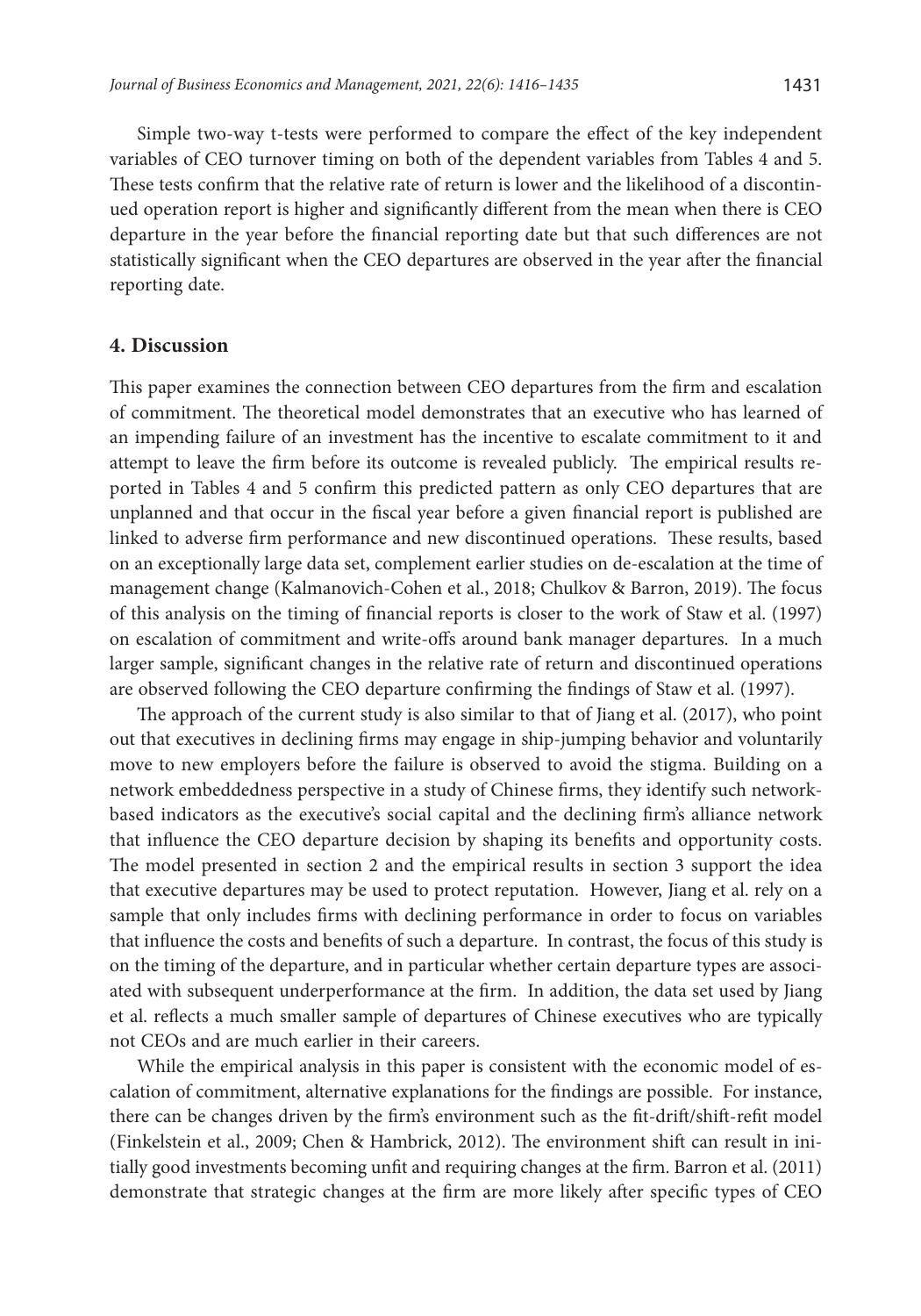departures including contender and outsider successions, as well as after departures that include non-CEO members of the top management team.

The current study is limited by the fact that it is based on a subset of publicly-traded U.S. firms. While the sample clearly identifies departures of CEOs and other top executives from a firm, it cannot identify all the destinations of executives moving to positions in private and international firms. To examine this issue, the destinations of departing executives that appear again at different firms within the sample were identified. Ultimately, a sub-sample was created that included 185 executives who, having departed one firm as the CEO, appear later as one of the top executives at other firms within the data set. Close to 90-percent of these cases involve reemployment at only one other firm within the sample period. As expected in an escalation-of-commitment setting, individuals who left the firm in an unplanned succession were more likely to be identified as finding employment at another firm. Overall, 13.2-percent of CEO resignations were followed by re-employment in a top-management position. Meanwhile, only 3.8-percent of firings and 2.7-percent of retirements were followed by re-employment within the sample. CEOs leaving in an unplanned succession also tended to have a shorter period of time before becoming re-employed, and had compensation at the new employer that was higher than the compensation at the firm they departed from. Specifically, 68-percent of the resigning executives in the sub-sample found re-employment within two years and their compensation was 86-percent higher at their new firms. No evidence of higher compensation at the new firm was found for those executives who retired or were fired. The analysis based on these data is suggestive, but given the relatively small size of the re-employment sub-sample and potential selection bias in the firms re-employing the departing executives, a complete study of CEO re-employment remains an area for future research.

# **Conclusions**

This study explores the link between the incentive to escalate commitment to an investment and turnover by CEOs. CEO departures are complex events that are unlikely to be explained by a single perspective. Escalation of commitment provides a novel theoretical basis for CEO departures from the firm. In the principal-agent model, information asymmetry creates an incentive for a CEO to continue failing investments and thus limit public revelation of prior mistakes. It also means that a CEO has the incentive to leave the firm before investment outcomes are publicly reported. The contribution of this paper lies in formalizing the economic principal-agent model of escalation behavior and in employing econometric analysis based on 3,061 US firms over a quarter of a century to test the resulting hypotheses. The finding that reporting of adverse financial performance relative to the industry as well as new discontinued operations are preceded, and not followed, by unplanned CEO departures supports the escalation of commitment theory. These changes are consistent with de-escalation activities at the firm subsequent to a CEO departure. No significant relationships are observed between CEO departures and economic changes at the firm for cases of departure due to planned succession or illness.

While the data set used in this study is extensive and provides generalizable results, a limitation is the level of granularity of the data that does not allow for examining the exact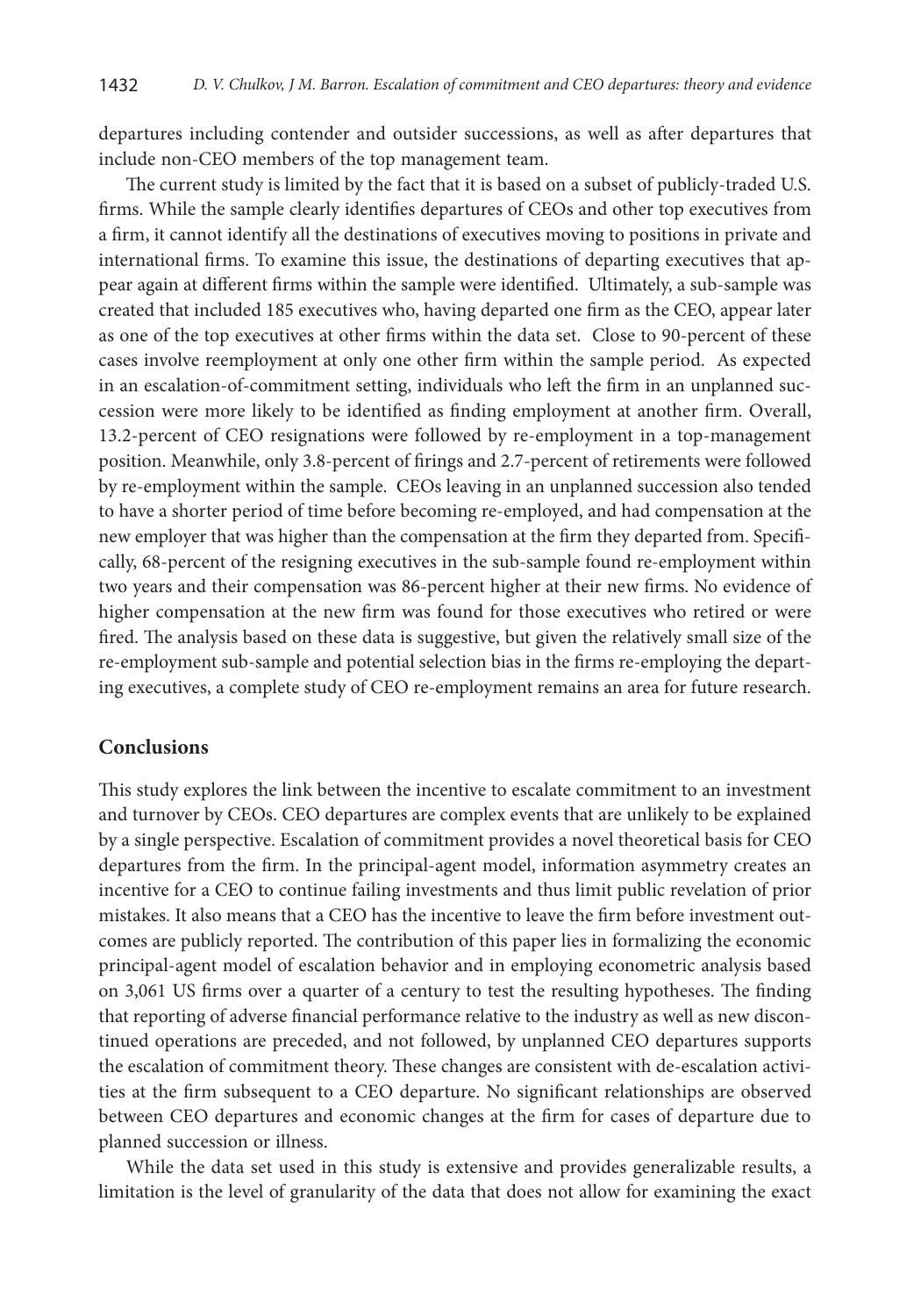motivation for each CEO departure beyond the basic classification. There exists a trade-off between the granularity of the data and the size of the data sample. A smaller-scale empirical study that may track specific motivations for CEO departures in the context of escalation of commitment remains a direction for future research.

The implications of this study for future theoretical and empirical work follow from the connection it identifies between the research on CEO turnover and the studies on escalation of commitment. This link provides a rationale for CEO turnover that has not been explored in economic studies. Another implication for business decision makers and researchers is that unplanned CEO departures from the firm serve as an indicator of impending negative changes at the firm due to the potential for discovery of escalated investments. Taking the link between escalation of commitment and unplanned CEO turnover into account helps develop organizational policies designed to address the escalation-of-commitment phenomenon.

### **Disclosure statement**

The authors declare no competing financial, professional, or personal interests from other parties.

### **References**

- Anderson, R., Bustamante, M., Guibaud, S., & Zervos, M. (2018). Agency, firm growth, and managerial turnover. *The Journal of Finance*, *73*(1), 419–464. <https://doi.org/10.1111/jofi.12583>
- Barron, J., Chulkov, D., & Waddell, G. (2011). Top management team turnover, CEO succession type, and strategic change. *Journal of Business Research*, *64*(8), 904–910. <https://doi.org/10.1016/j.jbusres.2010.09.004>
- Barua, A., Lin, S., & Sbaraglia, A. (2010) Earnings management using discontinued operations. *The Accounting Review*, *85*(5), 1485–1509. <https://doi.org/10.2308/accr.2010.85.5.1485>
- Bazerman, M., Giuliano, T., & Appelman, A. (1984). Escalation of commitment in individual and group decision making. *Organizational Behavior and Human Performance*, *33*(2), 141–152. [https://doi.org/10.1016/0030-5073\(84\)90017-5](https://doi.org/10.1016/0030-5073(84)90017-5)
- Berg, J., Dickhaut, J., & Kanodia, C. (2009). The role of information asymmetry in escalation phenomena. *Journal of Economic Behavior and Organization*, *69*(2), 135–147. <https://doi.org/10.1016/j.jebo.2007.07.007>
- Brockner, J. (1992). The escalation of commitment to a failing course of action: toward theoretical progress. *Academy of Management Review*, *17*(1), 39–61. <https://doi.org/10.5465/amr.1992.4279568>
- Brody, R., & Frank, K. (2002). Influence of prior involvement on employees' ratings. *Psychological Reports*, *90*(1), 139–149. <https://doi.org/10.2466/pr0.2002.90.1.139>
- Chamberlain, G. (1980). Analysis of covariance with qualitative data. *Review of Economic Studies*, *47*(1), 225–238. <https://doi.org/10.2307/2297110>
- Chen, G., & Hambrick, D. (2012). CEO replacement in turnaround situations: Executive (mis) fit and its performance implications. *Organization Science*, *23*(1), 225–243. <https://doi.org/10.1287/orsc.1100.0629>
- Chulkov, D., & Barron, J. (2019). Turnover in top management and de-escalation of commitment. *Applied Economics*, *51*(23), 2534–2551. <https://doi.org/10.1080/00036846.2018.1546955>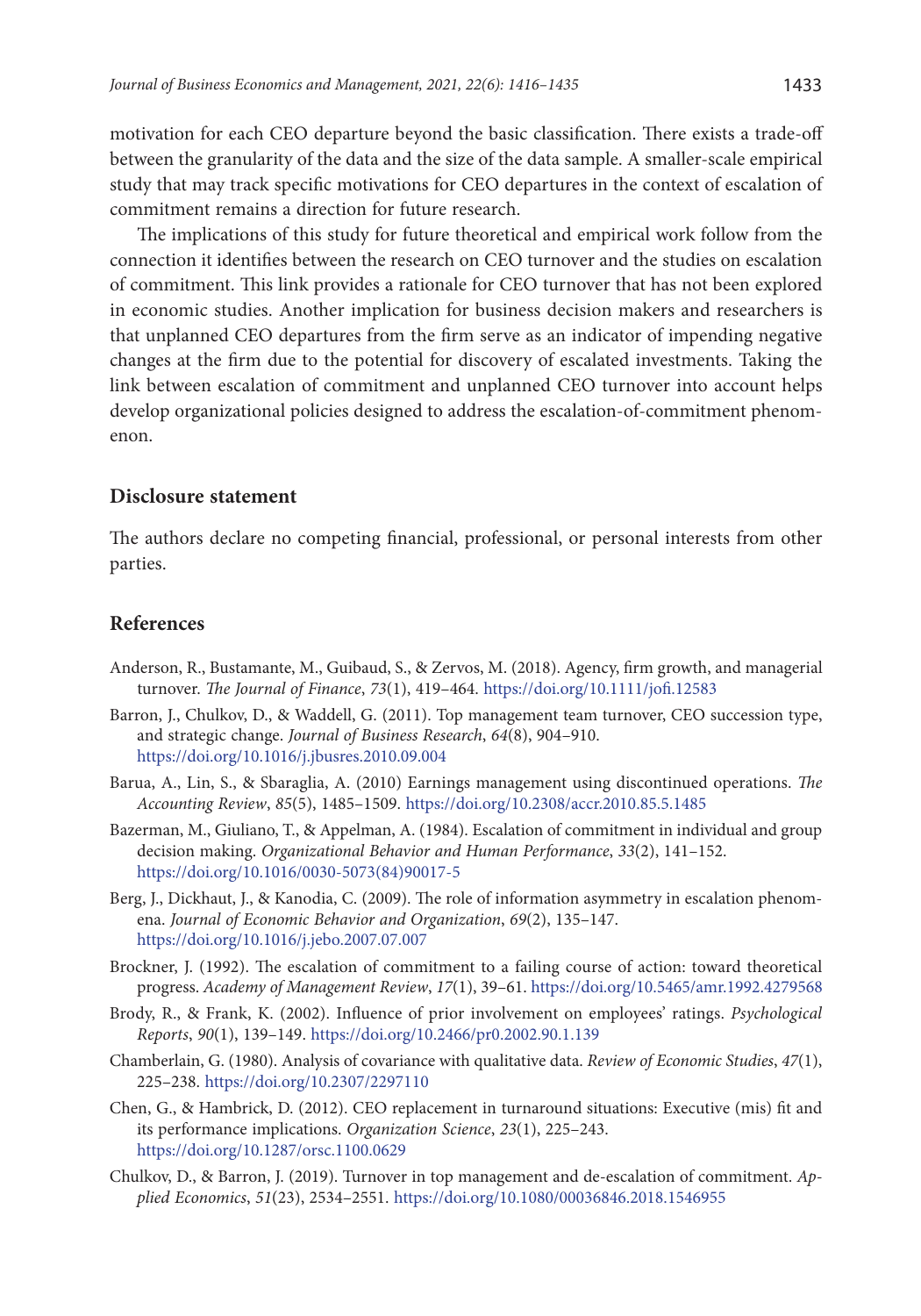- Finkelstein, S., Hambrick, D., & Cannella, A. (2009). *Strategic leadership: Theory and research on executives, top management teams, and boards*. Oxford University Press. <https://doi.org/10.1093/acprof:oso/9780195162073.003.0005>
- Gao, H., Harford, J., & Li, K. (2017). CEO turnover–performance sensitivity in private firms. *Journal of Financial and Quantitative Analysis*, *52*(2), 583–611.<https://doi.org/10.1017/S0022109017000126>
- Hermalin, B., & Weisbach, M. (2012). Information disclosure and corporate governance. *The Journal of Finance*, *67*(1), 195–233. <https://doi.org/10.1111/j.1540-6261.2011.01710.x>
- Huang, T., Souitaris, V., & Barsade, S. (2019). Which matters more? Group fear versus hope in entrepreneurial escalation of commitment. *Strategic Management Journal*, *40*(11), 1852–1881. <https://doi.org/10.1002/smj.3051>
- Jenter, D., & Kanaan, F. (2015). CEO turnover and relative performance evaluation. *The Journal of Finance*, *70*(5), 2155–2184. <https://doi.org/10.1111/jofi.12282>
- Jiang, H., Cannella, A., Xia, J., & Semadeni, M. (2017). Choose to fight or choose to flee? A network embeddedness perspective of executive ship jumping in declining firms. *Strategic Management Journal*, *38*(10), 2061–2079. <https://doi.org/10.1002/smj.2637>
- Kalmanovich-Cohen, H., Pearsall, M., & Christian, J. (2018). The effects of leadership change on team escalation of commitment. *The Leadership Quarterly*, *29*(5), 597–608. <https://doi.org/10.1016/j.leaqua.2018.03.004>
- Kanodia, C., Bushman, R., & Dickhaut, J. (1989). Escalation errors and the sunk cost effect. *Journal of Accounting Research*, *27*(1), 59–77.<https://doi.org/10.2307/2491207>
- Kaplan, S., Kenchington, D., & Wenzel, B. (2020). The valuation of discontinued operations and its effect on classification shifting. *The Accounting Review*, *95*(4), 291–311. <https://doi.org/10.2308/tar-2016-0235>
- Keil, M., & Robey, D. (1999). Turning around troubled software projects: An exploratory study of the de-escalation of commitment to failing courses of action. *Journal of Management Information Systems*, *15*(4), 63–87. <https://doi.org/10.1080/07421222.1999.11518222>
- Lee, J., Keil, M., & Wong, K. (2021). When a growth mindset can backfire and cause escalation of commitment to troubled information technology project. *Information Systems Journal*, *31*(1), 7–32. <https://doi.org/10.1111/isj.12287>
- Lippman, S., & McCall, J. (1981). The economics of belated information. *International Economic Review*, *22*(1), 135–146. <https://doi.org/10.2307/2526141>
- Montecinos‐Pearce, A., Rodrigo, P., & Duran, I. (2020). When is escalation of commitment unstoppable in group settings? An iterative economic modeling approach to unveil the dark side of group decision‐making. *Managerial and Decision Economics*, *41*(8), 1387–1402. <https://doi.org/10.1002/mde.3190>
- Murphy, K., & Zimmerman, J. (1993). Financial performance surrounding CEO turnover. *Journal of Accounting and Economics*, *16*(1–3), 273–315. [https://doi.org/10.1016/0165-4101\(93\)90014-7](https://doi.org/10.1016/0165-4101(93)90014-7)
- Ohlert, C., & Weißenberger, B. (2020). Debiasing escalation of commitment: The effectiveness of decision aids to enhance de-escalation. *Journal of Management Control*, *30*(4), 405–438. <https://doi.org/10.1007/s00187-019-00290-z>
- Parrino, R. (1997). CEO turnover and outside succession a cross-sectional analysis. *Journal of Financial Economics*, *46*(2), 165–197. [https://doi.org/10.1016/S0304-405X\(97\)00028-7](https://doi.org/10.1016/S0304-405X(97)00028-7)
- Ross, J., & Staw, B. (1993). Organizational escalation and exit: Lessons from the Shoreham Nuclear Power Plant. *Academy of Management Journal*, *36*(4), 701–732.
- Schulz-Hardt, S., Thurow-Kröning, B., & Frey, D. (2009). Preference-based escalation: A new interpretation for the responsibility effect in escalating commitment and entrapment. *Organizational Behavior and Human Decision Processes*, *108*(2), 175–186. <https://doi.org/10.1016/j.obhdp.2008.11.001>